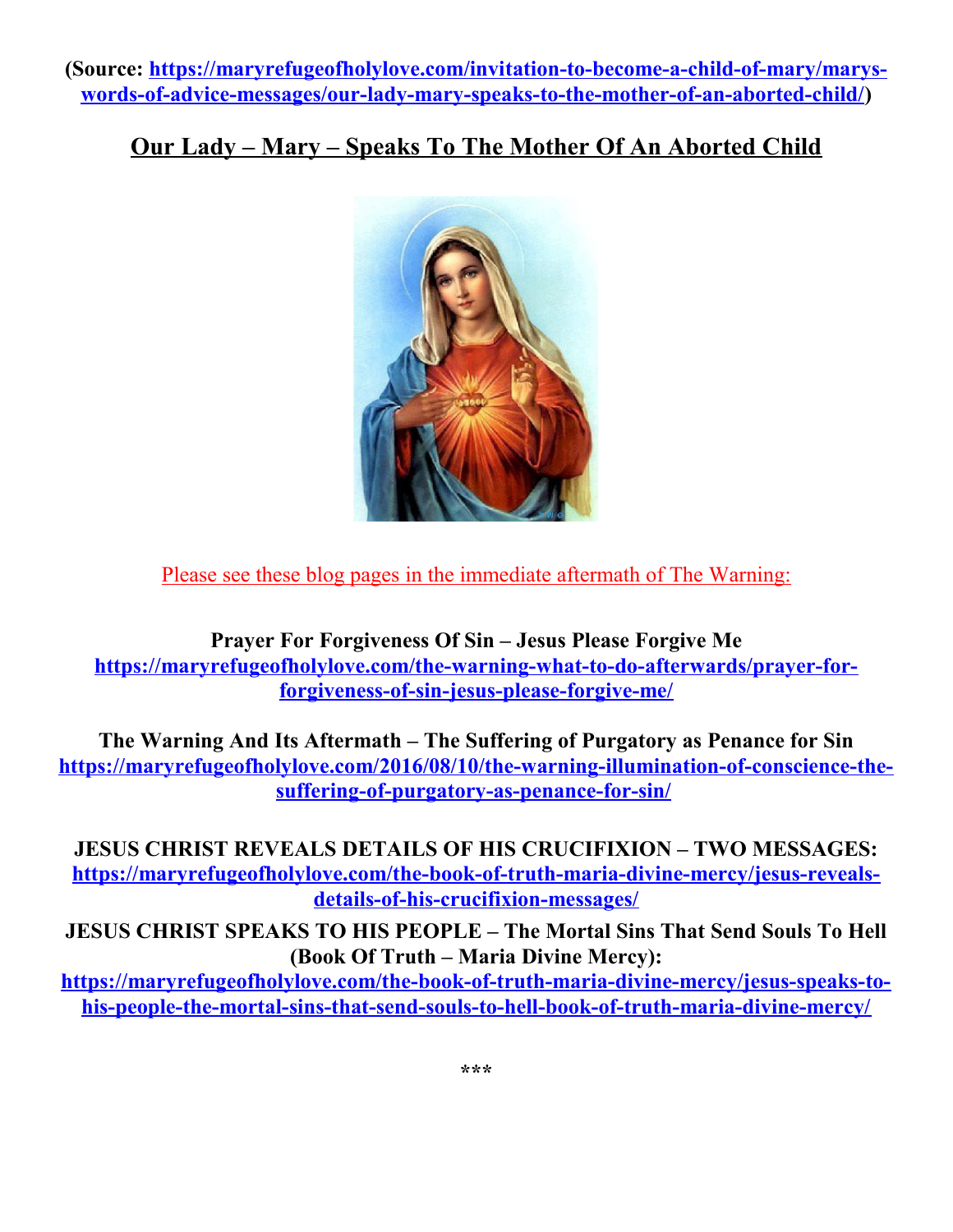**Spiritual Healing Resources:**

**Rachel's Vineyard - Healing After Abortion <https://www.rachelsvineyard.org/>**

> **El Viñedo de Raquel (Espanol) <http://www.elvinedoderaquel.org/>**

**Rachels Weinberg (Deutsch) <https://www.rachelsweinberg.de/>**

**Vigna di Rachele (Italiano) <http://www.vignadirachele.org/>**

**La Vigne de Rachel (Francais) <http://www.13car.net/vignederachel.htm>**

**Silent No More Awareness - Resources for Help After Abortion (U.S.)**

**<http://www.silentnomoreawareness.org/search/intl-healing-programs.aspx>**

**International Abortion Healing Programs (47 countries) <http://www.silentnomoreawareness.org/search/intl-healing-programs.aspx>**

**Need Abortion Healing? (Great Comprehensive Resource) <http://www.priestsforlife.org/post-abortion/need-healing.aspx>**

> **"Hope After Abortion" <http://hopeafterabortion.com/>**

*Dear sister and brother in Christ,*

*I* want to encourage you to pray the Rosary of the Unborn, available through **Holy Love** *Ministry [\(http://www.holylove.org\)](http://www.holylove.org/). It can be a great source of healing for you for mistakes of the past. Each "Hail Mary" prayer said on the teardrops saves an unborn infant from abortion. With God's grace, you can save many precious children and heal your own wounded heart. God bless!*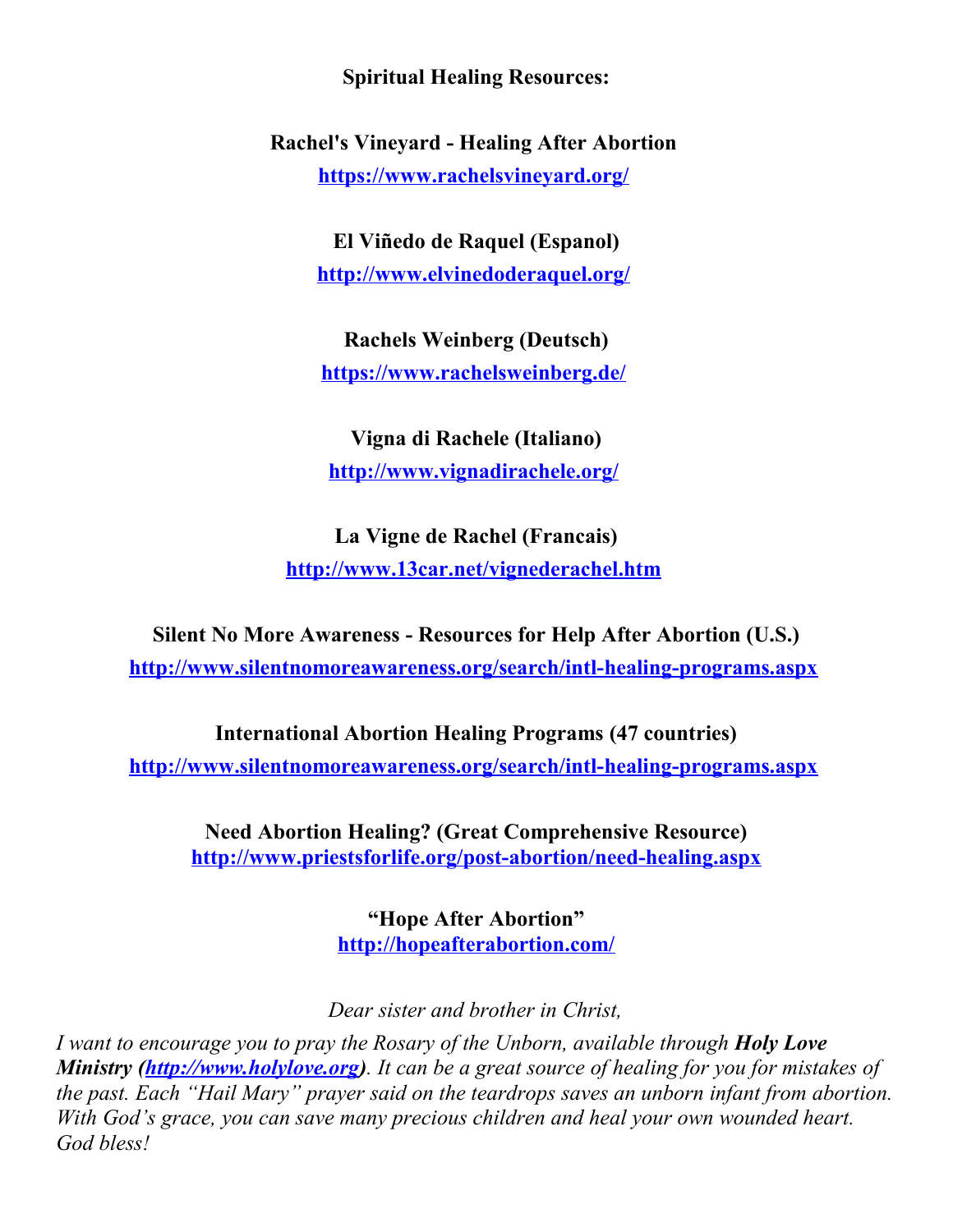**"Free Offer – Rosary of the Unborn Finger Card – Holy Love Ministry" [https://maryrefugeofholylove.com/2015/10/15/free-offer-rosary-of-the-unborn-finger-card](https://maryrefugeofholylove.com/2015/10/15/free-offer-rosary-of-the-unborn-finger-card-holy-love-ministry/)[holy-love-ministry/](https://maryrefugeofholylove.com/2015/10/15/free-offer-rosary-of-the-unborn-finger-card-holy-love-ministry/)**

**"Our Lady Gives the World the Rosary of the Unborn to Conquer Abortion – 2nd Edition"**

**<http://www.holylove.org/print.php?id=150&cat=17>**

**The Rosary of the Unborn – Online Store for USA –**

**<http://www.rosaryoftheunborn.com/store/pc/home.asp>**

**The Rosary of the Unborn – Online Store for Europe, Africa, Asia, Australia, Oceania – <http://www.rosaryoftheunborn.eu/store.htm>**

**Save 50+ babies from abortion by praying this special Rosary from Heaven!**

**"Inner Healing"**

**[https://www.greenscapular.org/web\\_folder/Adobe/Worksheets/2016\\_INNER](https://www.greenscapular.org/web_folder/Adobe/Worksheets/2016_INNER%20HEALING.pdf) [%20HEALING.pdf](https://www.greenscapular.org/web_folder/Adobe/Worksheets/2016_INNER%20HEALING.pdf)**

**"Abortion Healing"**

**[https://www.greenscapular.org/web\\_folder/Adobe/Worksheets/2016\\_ABORTION](https://www.greenscapular.org/web_folder/Adobe/Worksheets/2016_ABORTION%20HEALING.pdf) [%20HEALING.pdf](https://www.greenscapular.org/web_folder/Adobe/Worksheets/2016_ABORTION%20HEALING.pdf)**

**"Healing From Ancestral Sins and Curses"**

**[https://www.greenscapular.org/web\\_folder/Adobe/Worksheets/2016\\_ANCESTRAL](https://www.greenscapular.org/web_folder/Adobe/Worksheets/2016_ANCESTRAL%20HEALING.pdf) [%20HEALING.pdf](https://www.greenscapular.org/web_folder/Adobe/Worksheets/2016_ANCESTRAL%20HEALING.pdf)**

**Also see this important heavenly message with prayers:**

**[End Times Daily – Message to Ned Dougherty – September 2, 2016 – Our Lady of Prompt](https://maryrefugeofholylove.com/2016/09/05/end-times-daily-message-to-ned-dougherty-september-2-2016-our-lady-of-prompt-succor/) [Succor](https://maryrefugeofholylove.com/2016/09/05/end-times-daily-message-to-ned-dougherty-september-2-2016-our-lady-of-prompt-succor/)**

\*\*\*

**Father's Love Letter** *An intimate message from God to you…*

## **My Child,**

**You may not know me, but I know everything about you.** Psalm 139:1

**I know when you sit down and when you rise up.** Psalm 139:2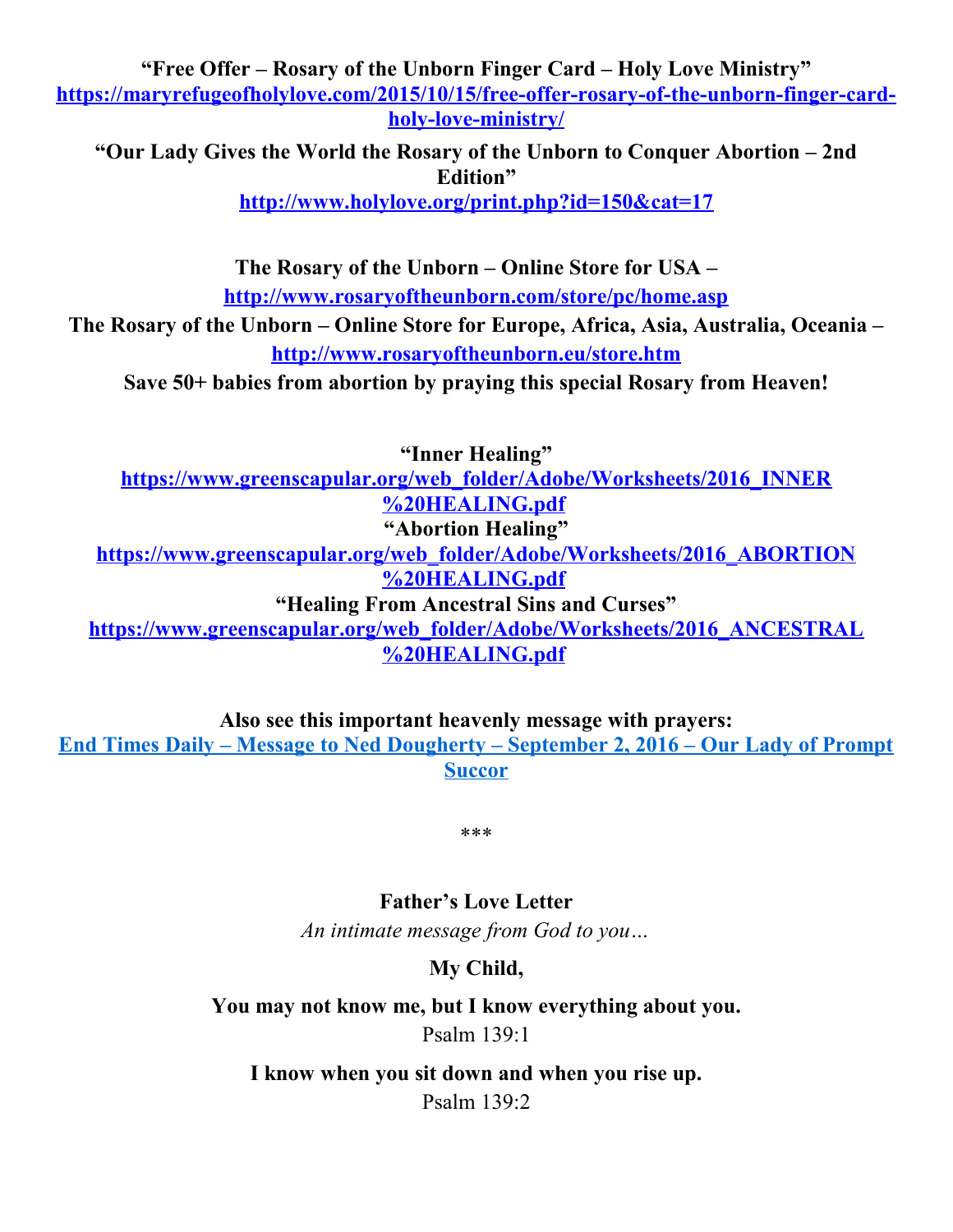**I am familiar with all your ways.**

Psalm 139:3

**Even the very hairs on your head are numbered.** Matthew  $10.29 - 31$ 

> **For you were made in my image.** Genesis 1:27

**In me you live and move and have your being.**

Acts 17:28

**For you are my offspring.** Acts  $17.28$ 

**I knew you even before you were conceived.** Jeremiah 1:4-5

**I chose you when I planned creation.** Ephesians 1:11-12

**You were not a mistake, for all your days are written in my book.** Psalm 139:15-16

**I determined the exact time of your birth and where you would live.** Acts 17:26

> **You are fearfully and wonderfully made.** Psalm 139:14

**I knit you together in your mother's womb.** Psalm 139:13

**And brought you forth on the day you were born.** Psalm 71:6

**I have been misrepresented by those who don't know me.** John 8:41-44

**I am not distant and angry, but am the complete expression of love.** 1 John 4:16

> **And it is my desire to lavish my love on you.** 1 John 3:1

**Simply because you are my child and I am your Father.** 1 John 3:1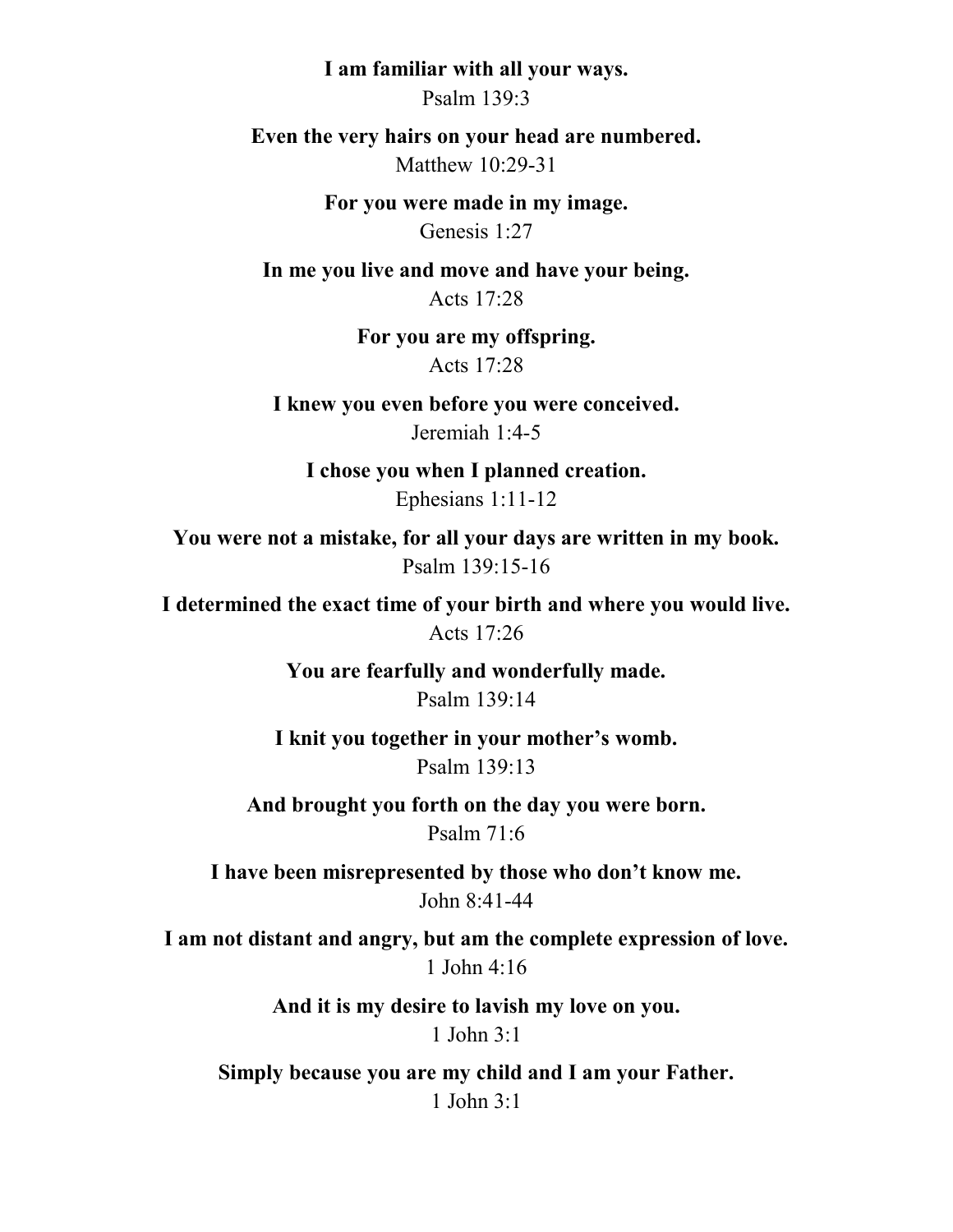**I offer you more than your earthly father ever could.**

Matthew 7:11

**For I am the perfect father.** Matthew 5:48

**Every good gift that you receive comes from my hand.** James 1:17

**For I am your provider and I meet all your needs.** Matthew 6:31-33

**My plan for your future has always been filled with hope.** Jeremiah 29:11

> **Because I love you with an everlasting love.** Jeremiah 31:3

**My thoughts toward you are countless as the sand on the seashore.** Psalms 139:17-18

> **And I rejoice over you with singing.** Zephaniah 3:17

> **I will never stop doing good to you.** Jeremiah 32:40

**For you are my treasured possession.** Exodus 19:5

**I desire to establish you with all my heart and all my soul.** Jeremiah 32:41

**And I want to show you great and marvelous things.** Jeremiah 33:3

**If you seek me with all your heart, you will find me.** Deuteronomy 4:29

**Delight in me and I will give you the desires of your heart.** Psalm 37:4

> **For it is I who gave you those desires.** Philippians 2:13

**I am able to do more for you than you could possibly imagine.** Ephesians 3:20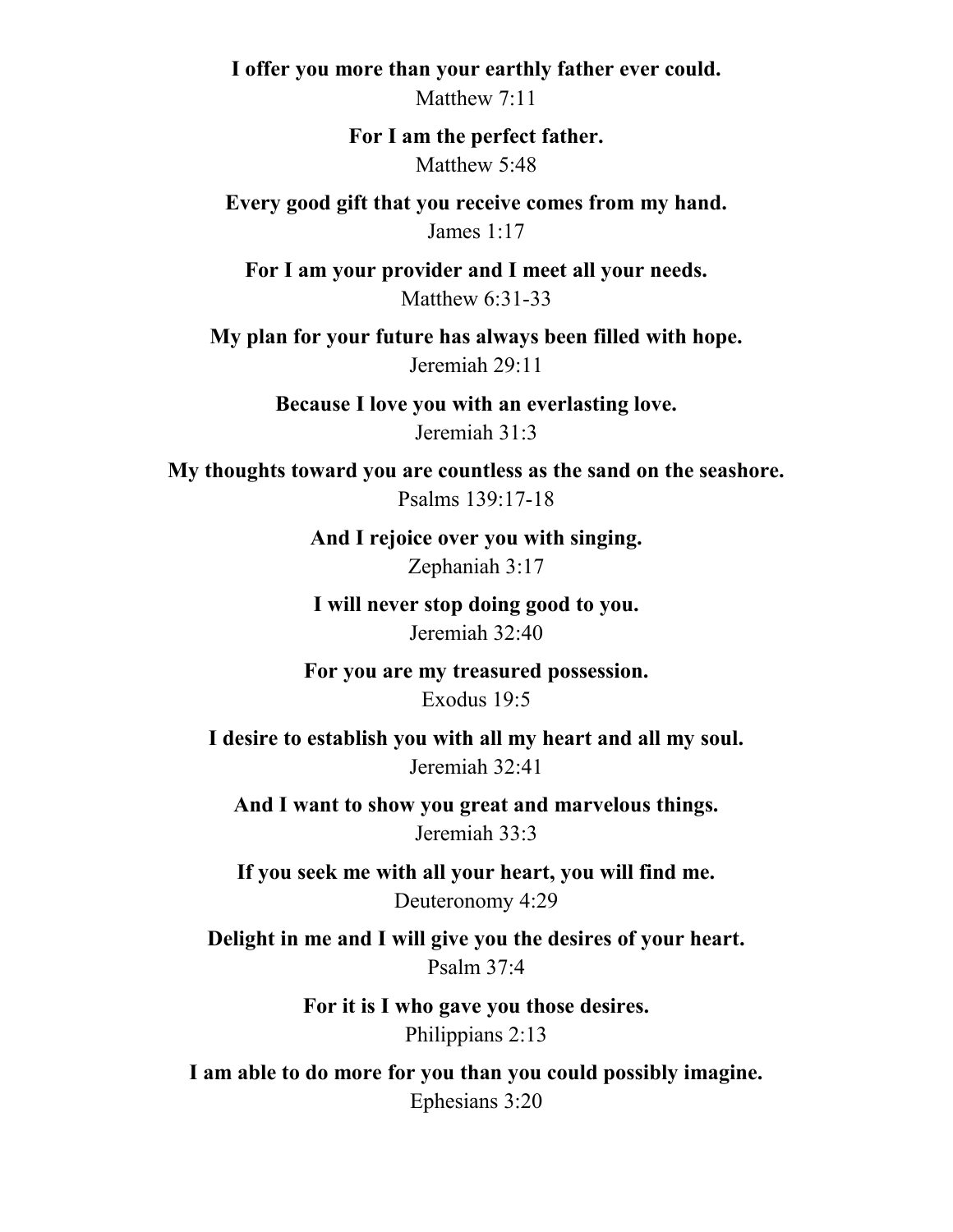**For I am your greatest encourager.**

2 Thessalonians 2:16-17

**I am also the Father who comforts you in all your troubles.** 2 Corinthians 1:3-4

**When you are brokenhearted, I am close to you.** Psalm 34:18

**As a shepherd carries a lamb, I have carried you close to my heart.** Isaiah 40:11

> **One day I will wipe away every tear from your eyes.** Revelation 21:3-4

**And I'll take away all the pain you have suffered on this earth.** Revelation 21:3-4

**I am your Father, and I love you even as I love my son, Jesus.** John 17:23

> **For in Jesus, my love for you is revealed.** John 17:26

**He is the exact representation of my being.** Hebrews 1:3

**He came to demonstrate that I am for you, not against you.** Romans 8:31

**And to tell you that I am not counting your sins.** 2 Corinthians 5:18-19

**Jesus died so that you and I could be reconciled.** 2 Corinthians 5:18-19

**His death was the ultimate expression of my love for you.** 1 John 4:10

**I gave up everything I loved that I might gain your love.** Romans 8:31-32

**If you receive the gift of my son Jesus, you receive me.** 1 John 2:23

**And nothing will ever separate you from my love again.** Romans 8:38-39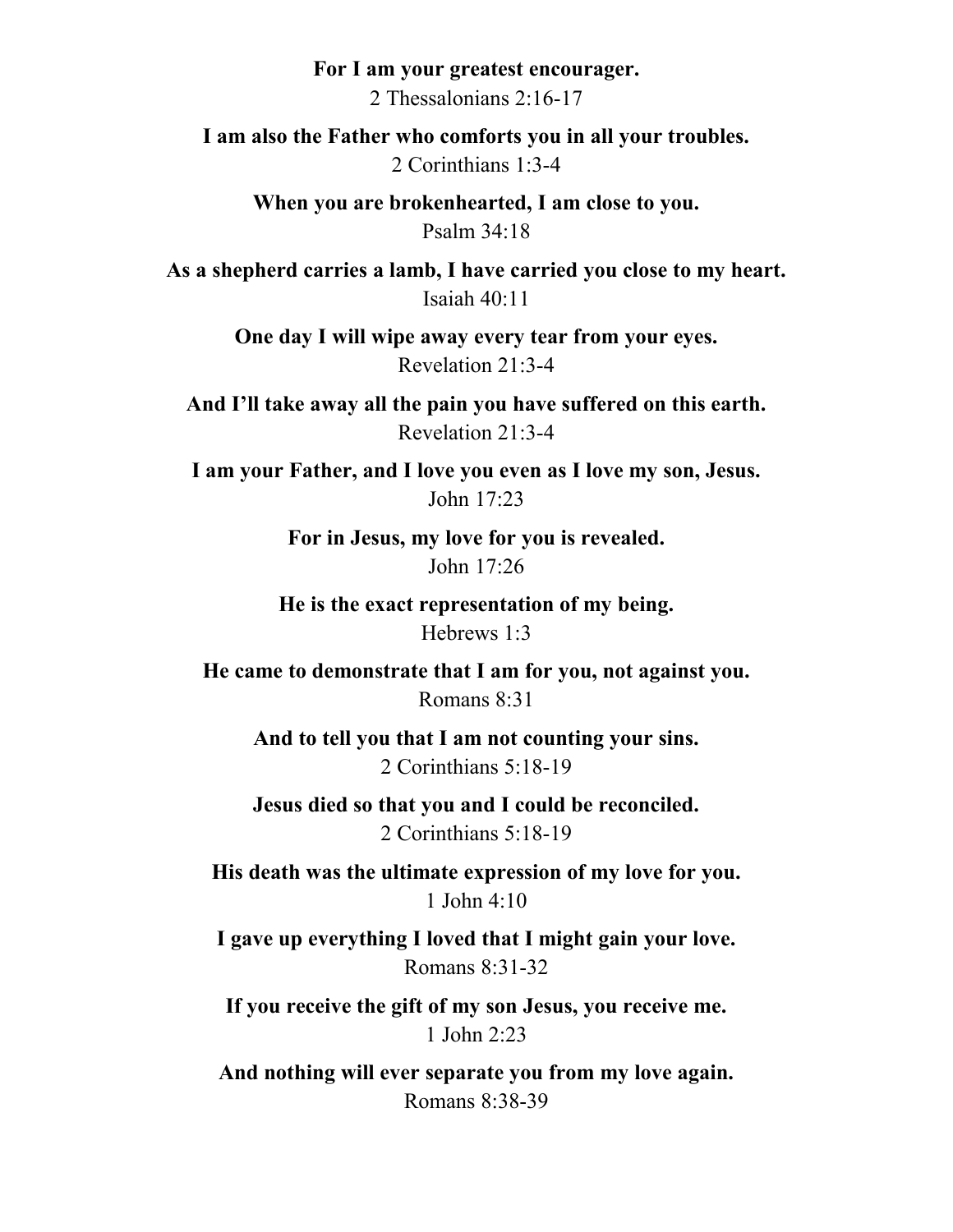**Come home and I'll throw the biggest party**

**heaven has ever seen.**

Luke 15:7

**I have always been Father, and will always be Father.** Ephesians 3:14-15

> **My question is…Will you be my child?** John 1:12-13

> > **I am waiting for you.** Luke 15:11-32

> > > **Love, Your Dad Almighty God**

> > > > **\*\*\***

**Father's Love Letter used by permission ©1999 Father Heart Communications FathersLoveLetter.com**

**\*\*\***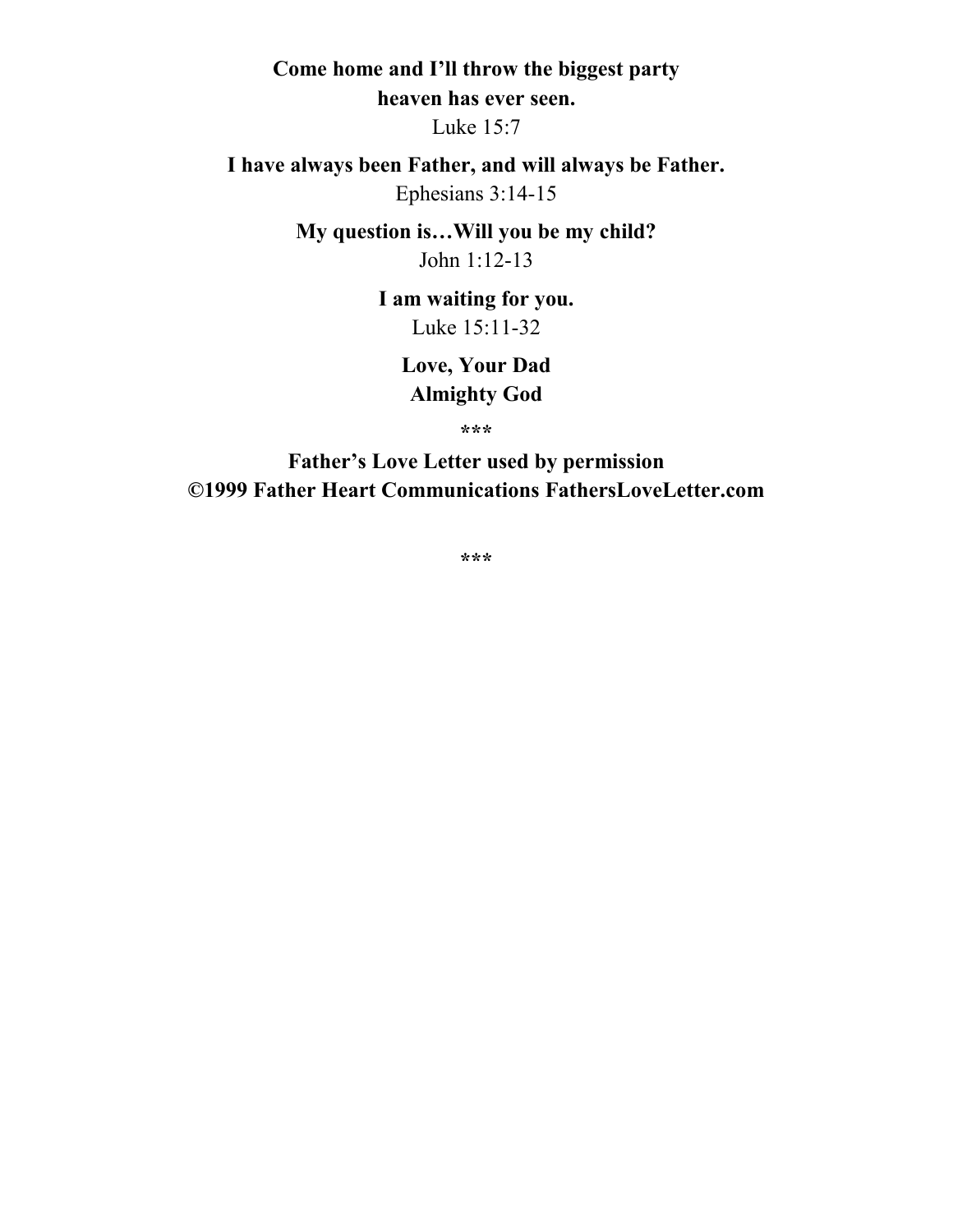# **LOCUTIONS TO THE WORLD**

## **April 13, 2011**

### **Mary Speaks to the Broken-Hearted To the Mother of An Aborted Child**

*Your child is with me, grown to full stature, just like every other child of God. It is you I am concerned about, and the burden you have carried for years.*

*First, let us go back to that moment of decision, when you said, "I will have an abortion". Recall the father of your child, and the role he had in your decision. Recall your fears, your qualms, the pressures you felt from so many sources. Recall the despair that filled your heart and the hopelessness of the situation.*

*Now recall the years of suffering since that decision – the sleepless nights, the endless questions, the despair, the darkness and especially that question which you always ask, "Why did I let it happen?" Recall all of this so I can respond.*

*You have suffered long enough. No need for greater pain or greater sorrow. No need for further accusations. There is need only for my saving word which will restore you. Listen carefully.*

*On earth, you will not be called the mother of this child because you did not give birth, but in heaven you will be called the child's mother because you gave life. In heaven you will hear the child call you "Mother", and its mother you will be. You will see your child in full maturity, grown to full stature. Your child will be waiting here to embrace you and I will be here.*

*There is only one difficulty. I must get you here. So, think about my words. Think of the child who so wants to have you in heaven. Think about what awaits you. Set aside the past. Set aside the sufferings. You will be the mother you so much want to be. We both are waiting for you.*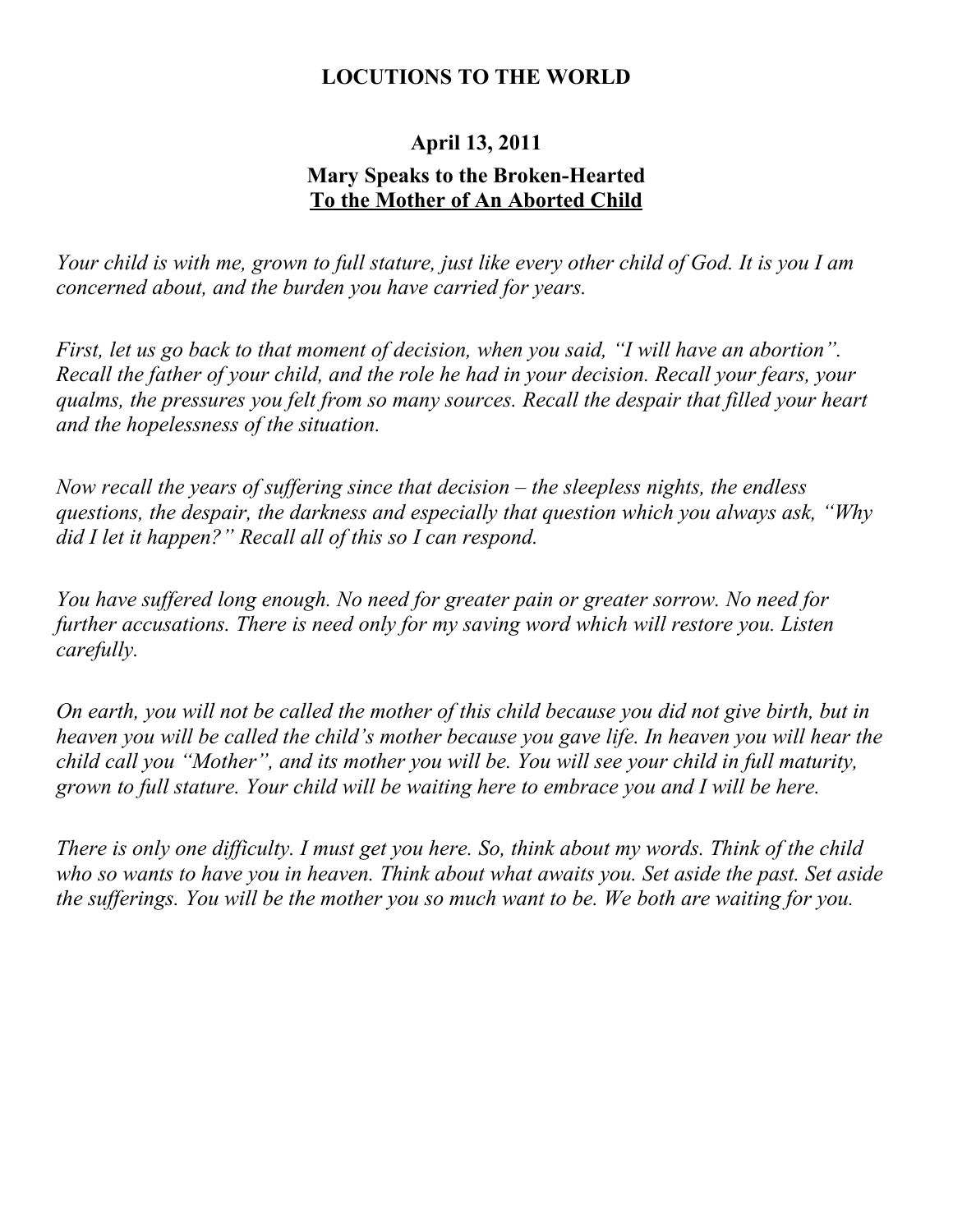# **February 8, 2013 Burdened With the Past JESUS**

*What will I say to those who feel the burden of past sins? Of the sins of their youth? Of the poor decisions in their marriage? Of the effects of addictions? What do I say, especially, to those who see that their life has slipped away from them and that the hopes which they once had are crushed? These are the ones who carry inner burdens that seemingly have no answer. They have made choices and their decisions have been the wrong ones.*

*Long ago, I became man to help you. I came to call sinners, not the righteous. I came to help those who seemingly had been cast aside by their own decisions. Do you not see? I am the redeemer and you are in need of redemption. Let me be a redeemer to you. In me, all is redemption for those who know they need redemption.*

# **A Woman Who Has Had An Abortion MARY**

*I speak specifically to the woman who has chosen an abortion and knows that she cannot go back. She cannot change her decision. She cannot say, "Give that life to my child which I decided to remove".*

*All is not lost. Begin with sorrow for your decision. That is the door that opens to life. Do not listen to those who would explain away the act. Those explanations do not reach the depth of your guilt. I must pluck out the sorrow, like someone removing a stone from your heart. Come now. Let us begin. Go to the priest. Confess your sin. Receive my Son's forgiveness. I will be with you there. After that, I will show you the road to walk to regain a fullness of peace.*

**\*\*\***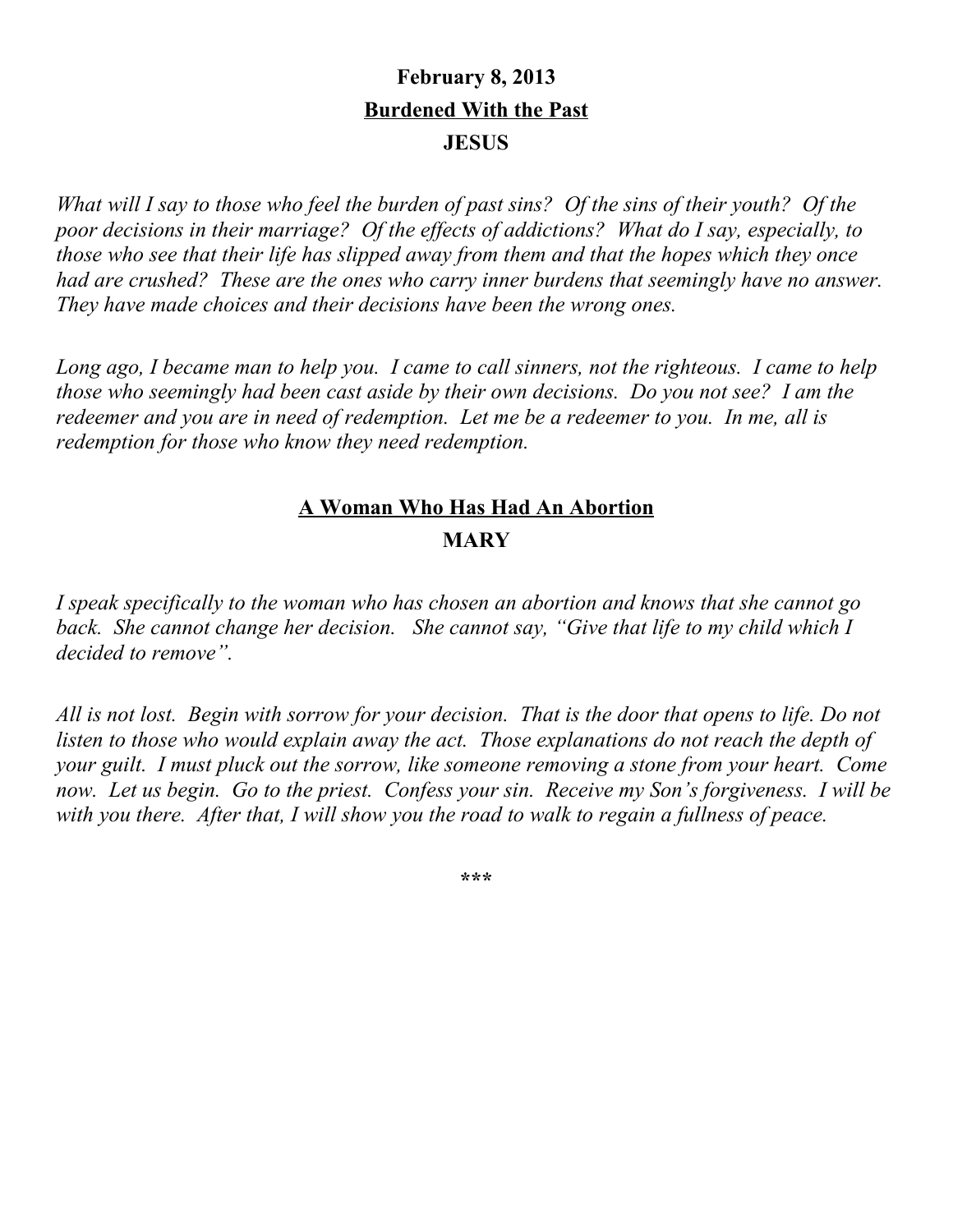# **From the Book of Truth (Maria Divine Mercy)**

# **"Even the sin of murder can be forgiven" Wednesday, December 21st, 2011 @ 20:10**

*My dearest beloved daughter, it is I.*

*Tonight I come to offer comfort to sinners who believe they are not worthy to stand before Me.*

*I call on those of you, poor, tortured souls, who believe that your sins are so repulsive that I could not forgive you. How wrong you are.*

*Don't you know that there is not one sin I cannot forgive? Why are you so afraid?*

*Don't you know that even the most grievous sin of murder can be forgiven? All sins can and will be forgiven if true, heartfelt remorse is shown.*

*I Am waiting. Open your hearts to Me. Confide in Me.*

*I Am probably the only true friend you have, in that you can tell Me anything and it will not shock Me.*

*Sin is a fact of life. Very few souls including chosen souls can remain in a state of grace for any length of time.*

*Never feel that you cannot confess your sins, irrespective as to how serious they may be. If you fear Me and continue to turn your back, you will distance yourself from Me even more.*

*Many of My children do not feel worthy of My Love. Yet I love everyone including hardened sinners. I do not condone the sin. I could never do that. But I love the sinner.*

*It was because of sin that I was sent into your world as a Saviour so that you could be pardoned.*

## *To be pardoned you must ask for forgiveness.*

*When you seek forgiveness you must be humble first. For without humility there is no true remorse.*

*I, your Saviour, beg you to stop and think about how you live your life. You either love God by your good deeds and love of neighbour or you don't.*

*You do not have to know Me in order to love Me, children. By your works, your love of each other, the kindness and generosity you show others, you demonstrate your love for Me without realizing it.*

*It will also be through your humility of heart, when you show true remorse for all the wrongdoings in your life, that you will also prove your love for Me.*

*How else do you think you can become close to My Heart?*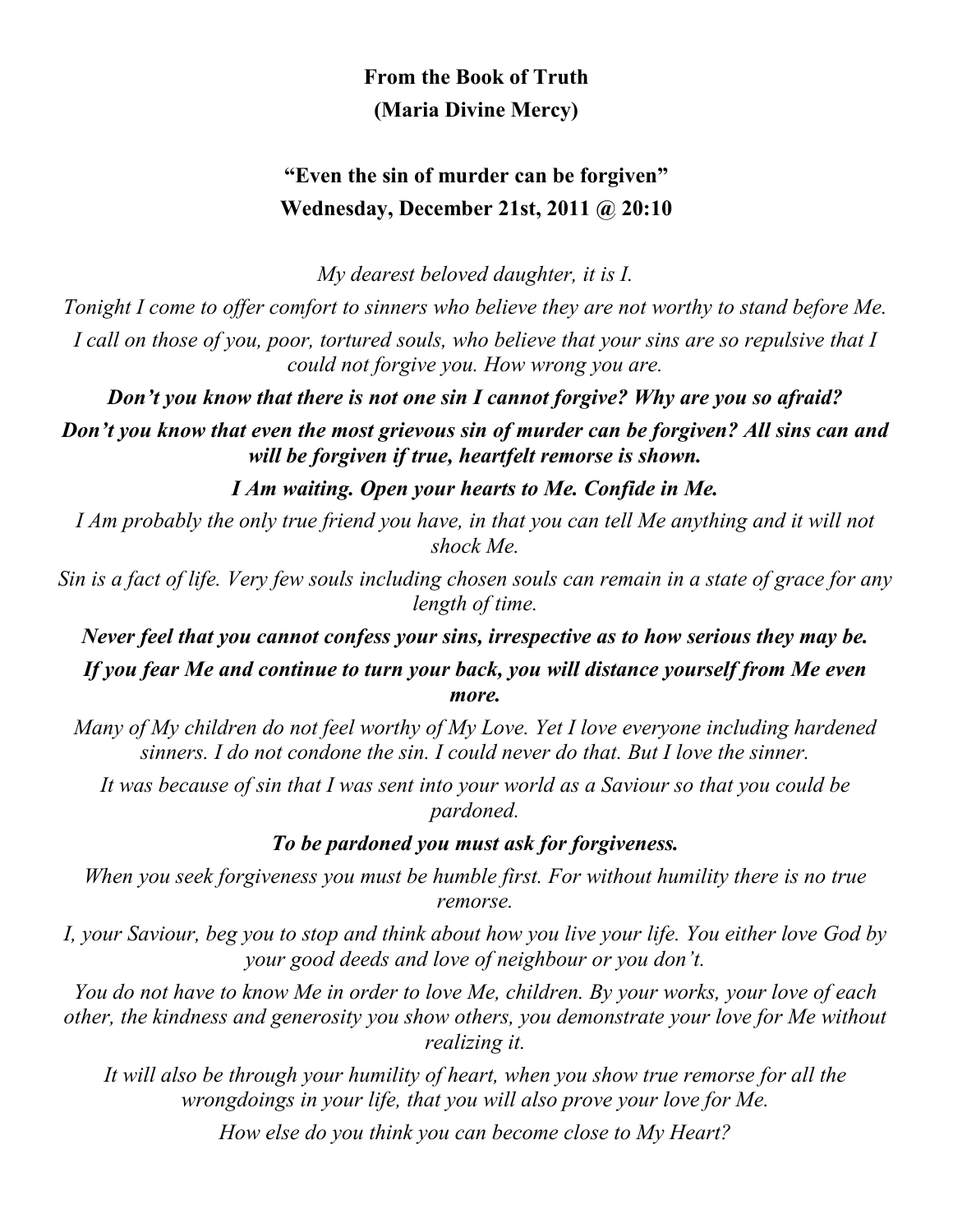#### *You must never be afraid to approach Me. I Am never far away.*

*Come to Me Now*

*So I can nourish your soul and give you the peace you crave.*

# **YOUR BELOVED JESUS**

\*\*\*

### **Excerpted from THE POEM OF THE MAN-GOD, Volume 2, pp.12-15 (See Gospel of John, Chapter 4) Written by Maria Valtorta, Private Revelation from Jesus Christ**

 Jesus asks the Samaritan woman at Jacob's well for a drink. Jesus invites her to repent of her past abortions to receive God's forgiveness.

The sparrows fly away when a woman arrives near the well. With her left hand she is holding an empty amphora by one of its handles, while her right hand with a gesture of surprise pushes aside her veil to see who the man is sitting there. Jesus smiles at the 35 to 40 year old woman. She is tall, with a beautiful strongly marked figure. A Spanish type, we would say: a pale olive complexion, rather thick bright-red lips, dark eyes which are exceedingly large, very dark eyebrows and hair, visible through her transparent veil. Also her rather plump features are typically oriental and slightly soft, as is customary with Arab women. Her dress is a multicolored striped robe, which is held very tight round her waist and her plump sides and breast, and then falls to the ground in a kind of wavy fringe. She is wearing several rings on her plumb dark fingers and bracelets on her wrists, which appear under her linen sleeves. Round her neck she wears a heavy necklace from which some medals are hanging: I should call them amulets because they are of all shapes. Heavy earrings hang down as far as her neck and shine under her veil.

 *"Peace be with you, woman. Will you give Me some water to drink? I have walked a long way and I am thirsty."*

*"Are You not a Judaean? And You ask me, a Samaritan woman, to give You a drink? What has happened? Have we been rehabilitated or have you been routed? A great event must have taken place, if a Judaean speaks kindly to a Samaritan woman. But I should say to You: 'I will not give You anything, to punish in You all the insults the Jews have been heaping on us for centuries.'"*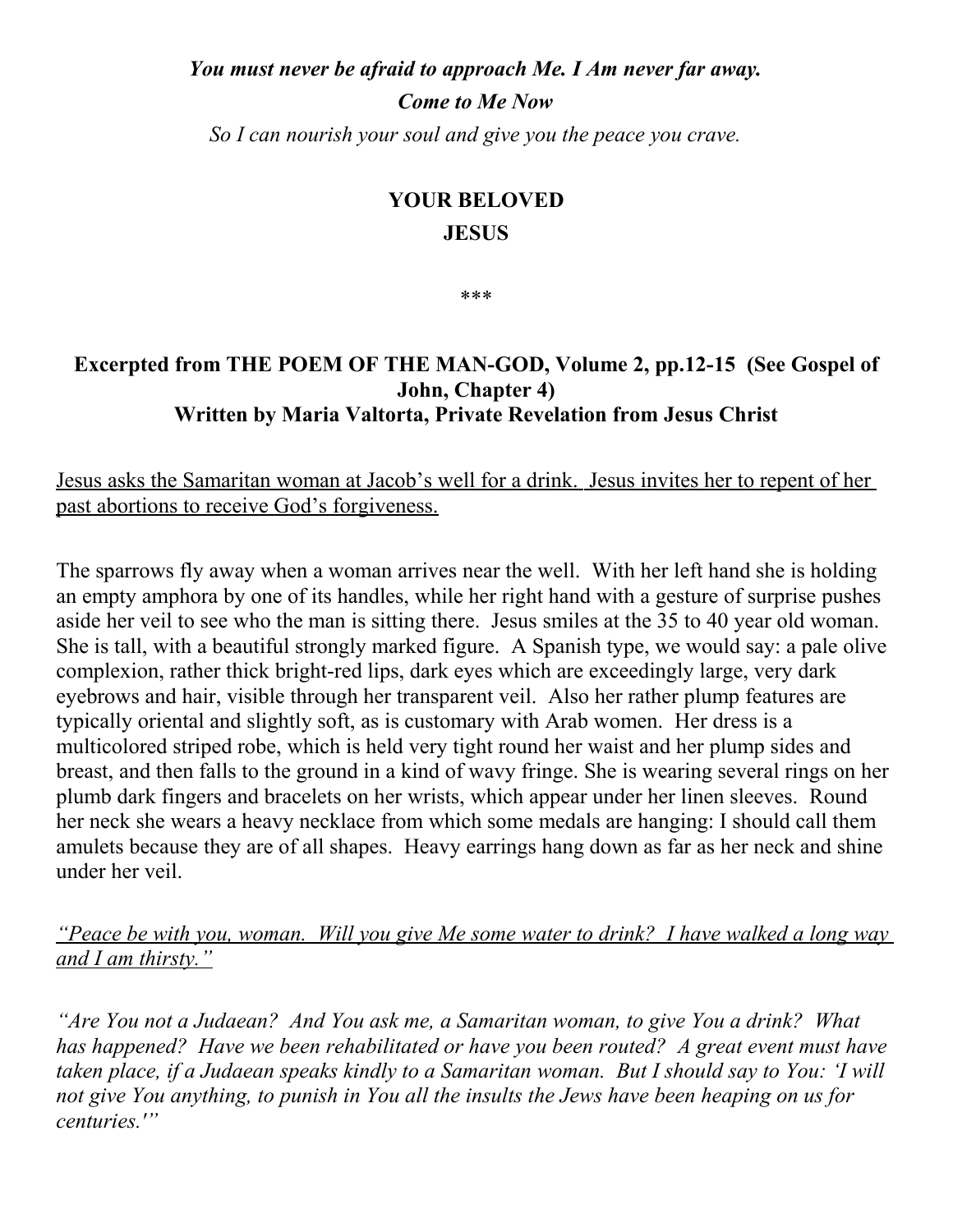*"You are right. A great event has taken place. And because of it many things have changed and many more will change. God has granted a great gift to the world and through it many things have changed. If you knew the gift of God and Who is saying to you: 'Give Me a drink', perhaps you would have asked Him to give you a drink and He would give you living water."*

*"Living water is in the veins of the earth. It is in this well. But it is ours."* The woman's tone is derisive and arrogant.

 *"Water comes from God. As bounty comes from God. As life comes from God. Everything belongs to the one only God, woman. And all men come from God: Samaritans and Judaeans. Is this not Jacob's well? And is not Jacob the head of our race? If later on an error divided us, that does not change our origin."*

*"Of course, it was our error, was it not?"* the woman asks aggressively.

 *"Neither ours nor yours. It was the error of one who had lost sight of Charity and Justice. I do not wish to offend you or your race. Why do you wish to strike an offensive attitude.?"*

*"You are the first Judaean whom I hear speak thus. The others…But reverting to the well, yes, it is Jacob's and its water is so plentiful and clear that we in Sychar prefer it to other fountains. But it is very deep. You have neither amphora nor bucket. How could You, therefor, draw living water for me? Are You greater than our holy Patriarch Jacob, who found this abundant vein for himself, his sons and his cattle and left it to us as his souvenir and gift?"*

 *"You are right. But whoever drinks this water, will be thirsty again. I instead have a water and whoever drinks it will not be thirsty again. But it is only Mine. And I will give it to whoever asks Me for it. And I solemnly tell you that whoever has the water I give him, will always be satisfied and will never be thirsty again, because My water will be an unfailing eternal spring."*

*"What? I do not understand. Are You a magician? How can a man become a well? A camel drinks and lays a supply of water in his big stomach. But he then consumes it and it does not last all his life. And You say that Your water lasts a whole lifetime?"*

 *"Even longer: it will last until eternal life. In those who drink it, it will gush until eternal life and will give germs of eternal life, because it is a spring of health."*

*"Give me some of that water, if You really have it. I get tired coming here. If I have it, I will not be thirsty any more and I will never be ill or become old."*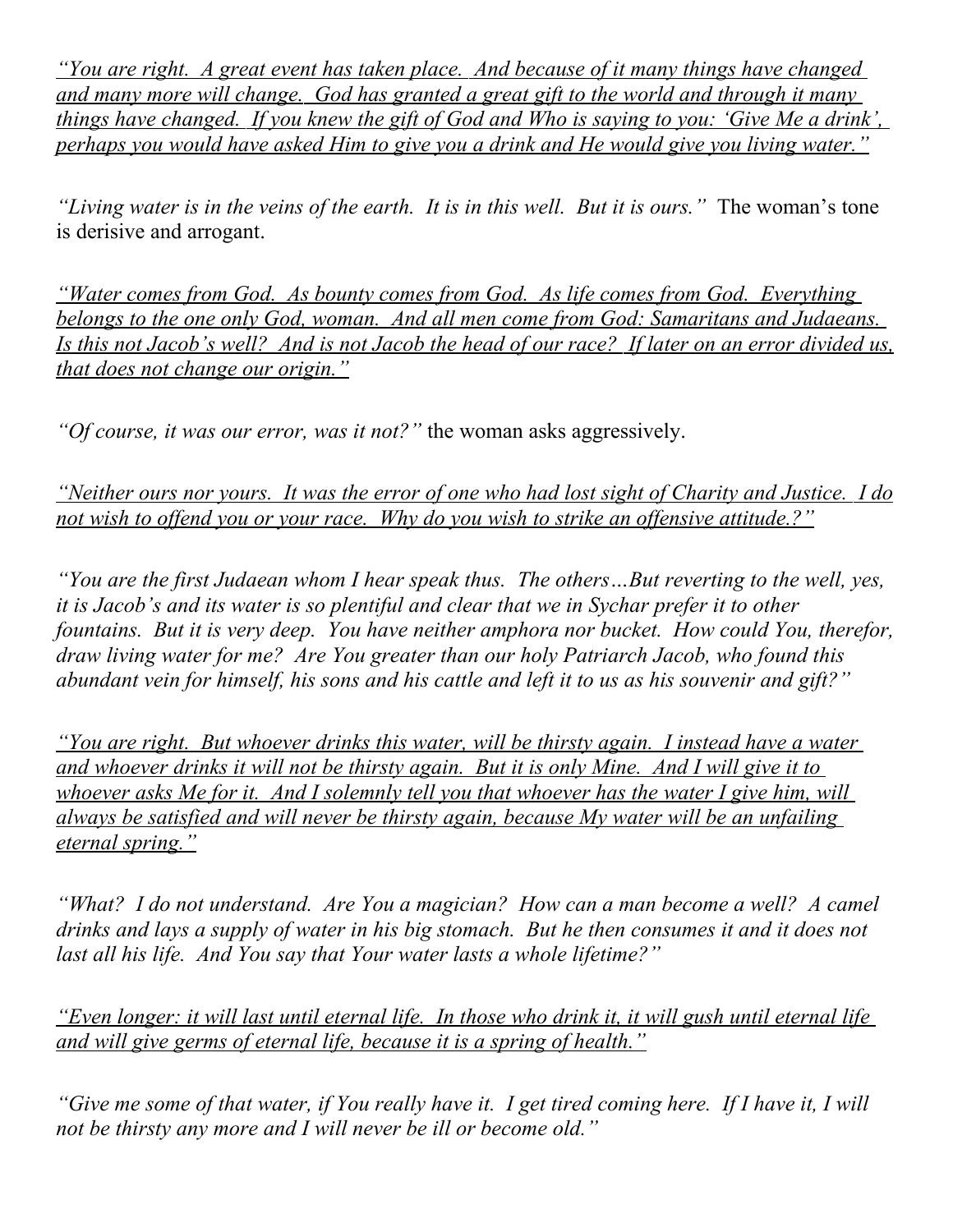*"Is that the only thing of which you get tired? Of nothing else? And you feel only the need of drawing water to drink and satisfy your poor body? Think about it. There is something more important than your body. Your soul. Jacob did not procure only the water of the earth for himself and his sons. He was anxious to be holy and to bestow holiness, the water of God."*

*"You call us heathens… If what You say is true, we cannot be holy…"* The woman's tone is no longer insolent and ironical and she is submissive and somewhat confused.

 *"Also a heathen can be virtuous. And God, Who is just, will reward him for the good he has done. It will not be a complete reward, but I can tell you that between a guilty believer and an innocent heathen, God looks at the latter with less severity. And if you know you are such, why do you not come to the True God? What is your name?"*

*"Photinai."*

*"Well, tell Me, Photinai, are you sorry that you cannot aspire to holiness because you are a heathen, as you say, or because you are in the haze of an old error, as I say?"*

*"Yes, I am sorry."*

*"Well, then, why do you not live at least as a virtuous heathen?"*

*"Lord!…"*

 *"Yes, can you deny it? Go and call your husband and come back here with him."*

*"I have no husband."* The embarassment of the woman increases.

 *"You have spoken the truth. You have no husband. But you have had five men and you have one with you now who is not your husband. Was that necessary? Also your religion condemns lewdness. You have the Decalogue, too. Why then, Photinai, do you live thus? Are you not tired of the exertion of being flesh for everybody, instead of being the honest wife of one man only? Are you not afraid of the evening of your life, when you will be all alone with your memories and regrets? And with your fears? Yes, all those. Fear of God and of ghosts. Where are your children?"*

The woman lowers her head completely and does not reply.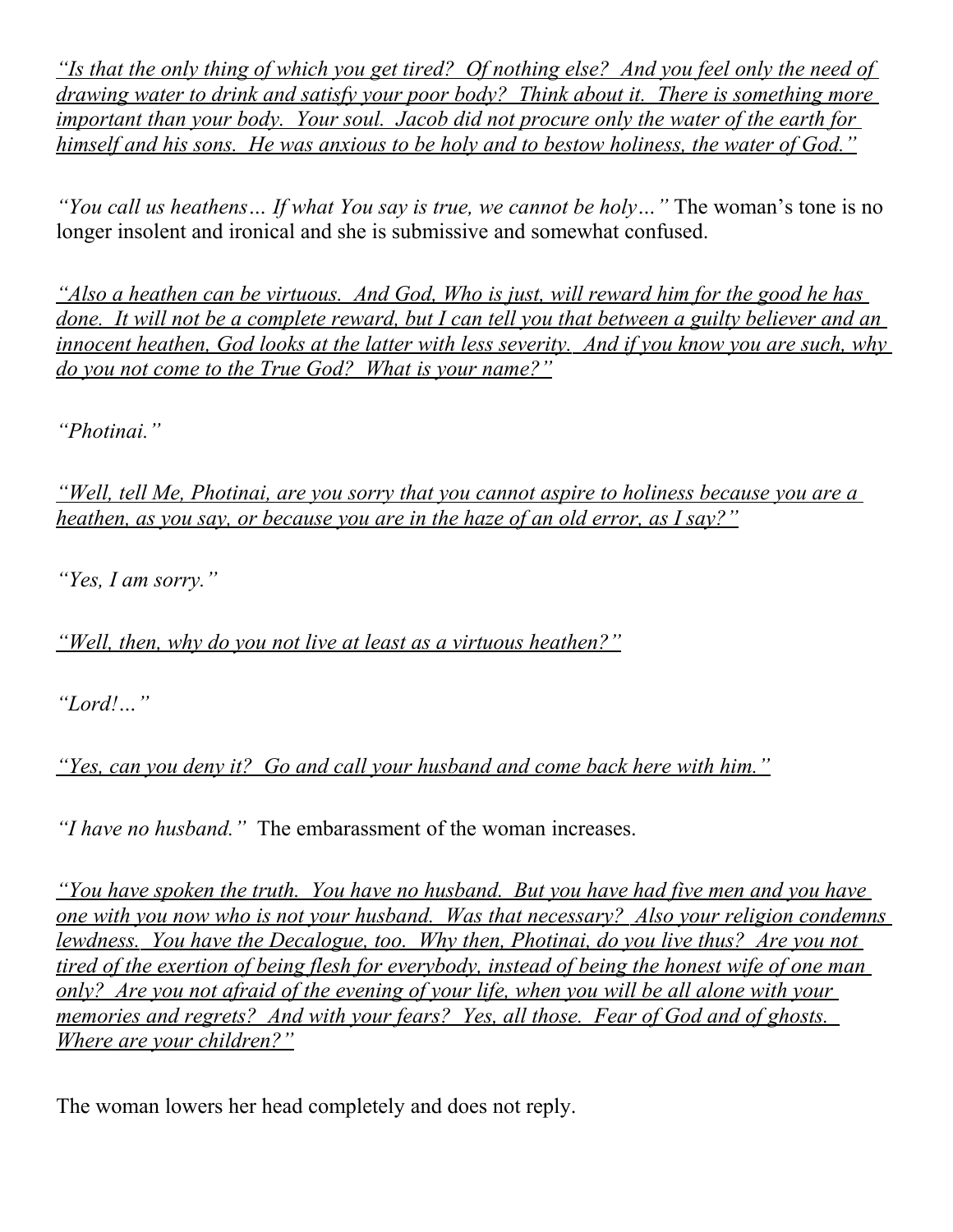*"You have none in this world. But their little souls, whom you prevented from seeing the day of their birth, are reproaching you. And they always will. Jewels…beautiful dresses… a splendid house… a bountiful table… But emptiness, and tears, and interior misery. You are forlorn, Photinai. And only through sincere repentance, through God's forgiveness and consequently through your children's forgiveness, you can become rich again."*

*"Lord, I see that You are a prophet. And I am ashamed…"*

*"And when you were doing evil things, were you not ashamed of yourself before the Father Who is in Heaven? Do not weep out of dejection before the Man… Come here, Photinai. Come near Me. I will speak to you of God. Perhaps you did not know Him well. And that is why you have been so faulty. If you had known the True God well, you would not have degraded yourself so much. He would have spoken to you and supported you…"*

*"Lord, our ancestors have worshipped on this mountain. You say that one must worship only in Jerusalem. But you said that there is only One God. Help me to see what I must do and where…"*

 *"Woman, believe Me. Before long the Father will be worshipped neither on the mountain in Samaria nor in Jerusalem. You worship Him Whom you do not know. We worship Him Whom we know, because salvation comes from the Judaeans. I remind you of the Prophets. But the time will come, nay, it has already arrived when the true worshippers will worship the Father in spirit and truth, no longer according to the ancient rite, but to the new one, where there will be no sacrifice of animals consumed by fire. There will be the eternal sacrifice of the Immaculate Victim consumed by the Fire of Charity. It will be a spiritual cult in a spiritual Kingdom. And it will be understood by those who are able to worship in spirit and truth. God is Spirit. Those who worship Him must do so spiritually."*

*"You speak holy words, I know, because we also know something, that the Messiah is about to come: the Messiah, He Who is called also "Christ". When He comes, He will teach us everything. Not far from here there is also one who is said to be His Precursor. And many go and listen to him. But he is so severe!… You are kind…and the souls of poor people are not afraid of You. I think that Christ will be good. They say that He is King of Peace. Will it be long before He comes?"*

*"I have told you that His hour has already come."*

*"How do you know? Are You perhaps one of His disciples? The Precursor has many disciples. Also Christ will have them."*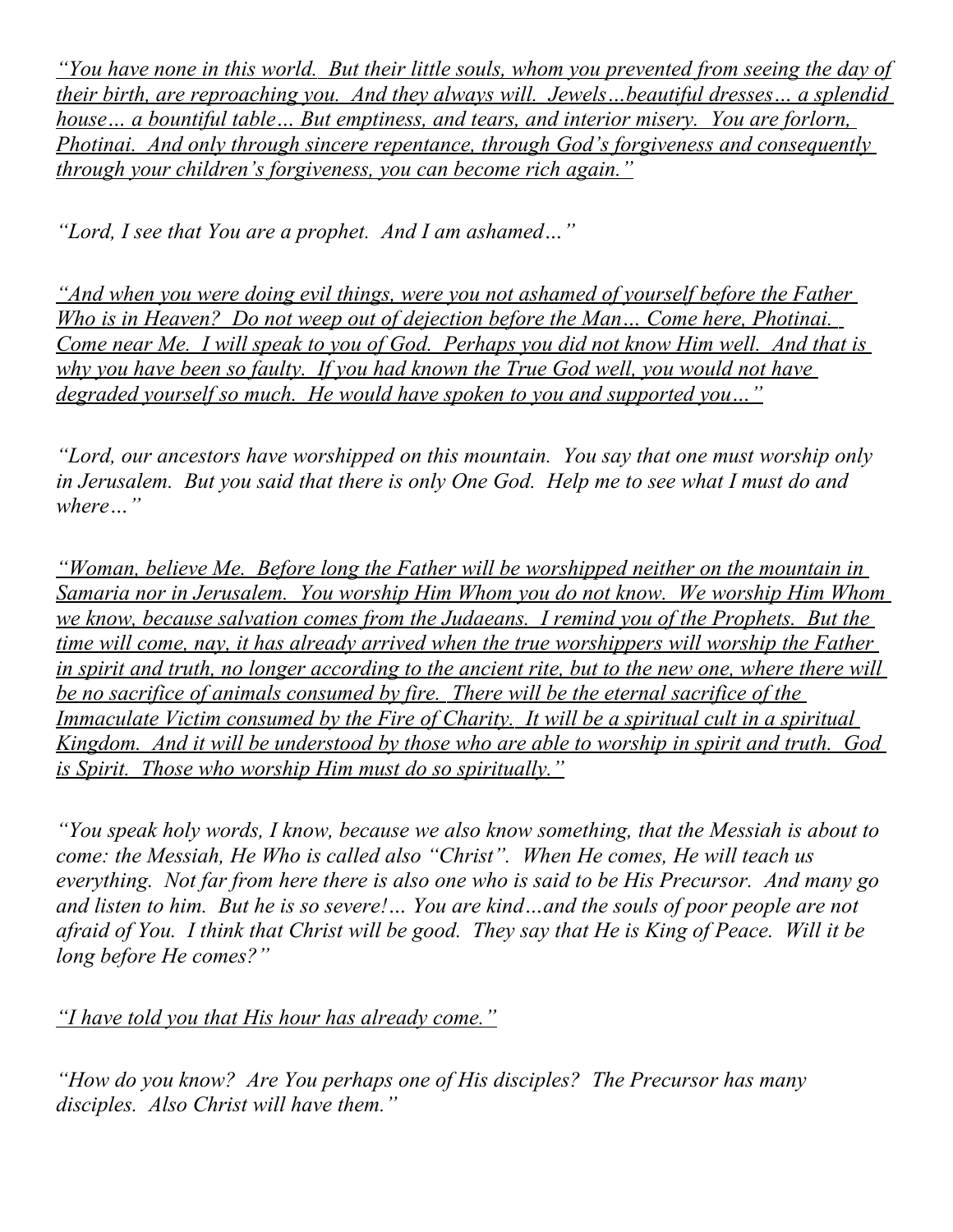*"I, Who am speaking to you, am Jesus Christ."*

*"You!… Oh!…"* The woman, who had sat down near Jesus, stands up and is about to run away.

*"Woman, why are you running away?"*

*"Because I am struck with terror at being near You. You are holy."*

 *"I am the Savior. I came here, although it was not necessary, because I knew that your soul was tired of wandering. You are disgusted with your food… I have come to give you a new food, which will remove your nausea and tiredness… Here are my disciples coming back with My food. But I have already been fed by giving you the first crumbs of your redemption."*

The disciples glance at the woman out of the corners of their eyes, more or less prudently, but no one speaks. She goes away forgetting about her amphora and the water.

\*\*\*

**Apostolate of the Green Scapular [http://www.greenscapular.org](http://www.greenscapular.org/)**

## **MESSAGE FROM OUR SAVIOR JESUS APOSTLES ASKED TO RECITE HEAVENLY FATHERS' PRAYER FOR PARENTS DURING MONTH OF AUGUST AND ASK HOLY SPIRIT TO OPEN THEIR MIND AND SHOW PAST SINS THAT REMAIN UNFORGIVEN SUNDAY, AUGUST 2, 2015 @ 9:56AM**

**Anna Marie:** My Lord, I hear you calling me. My Lord are you Father, Son or Holy Spirit?

**JESUS:** Beloved one, it is I your Divine Savior, Jesus of Nazareth.

**Anna Marie:** Yes my Lord, may I ask you please…will you bow down and adore God Your Eternal Holy Father who is the Alpha and Omega, the Creator of all life, of all that is visible or invisible?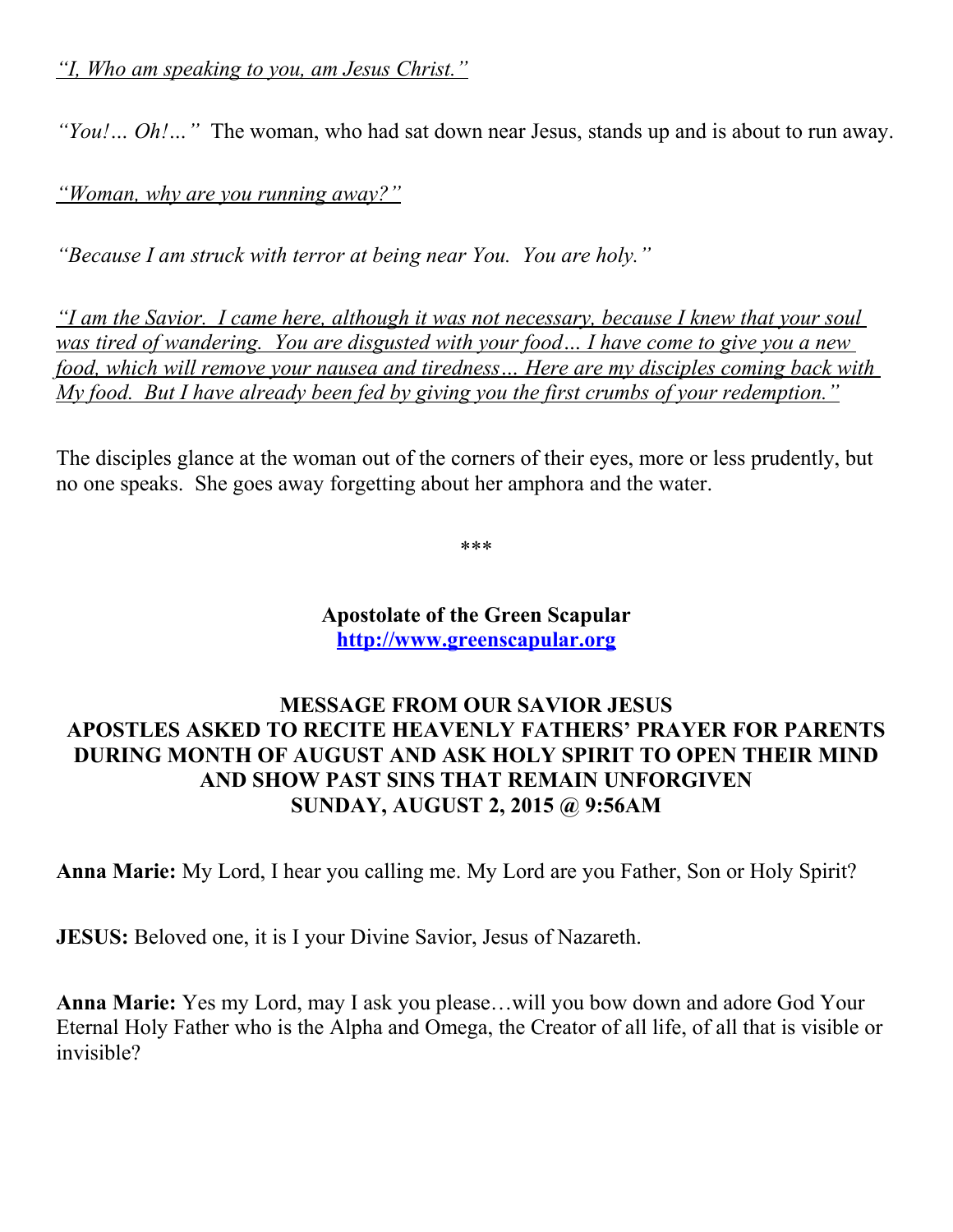**JESUS:** Yes my dear one, I your Holy Divine Savior, Jesus of Nazareth, will now and will always bow down and adore God, My Holy Eternal Merciful Father, Who is the Alpha and Omega, the Creator of all life, of all that is visible or invisible.

**Anna Marie:** Please speak my Divine Lord for your sinful servant is now listening.

**JESUS:** My dear one, I know that....(private message). I need you to remain on this current path. My Church is now falling. You have seen the recklessness of how My Priest Sons are departing from the structured training they received. I require all my beloved Apostles of the Green Scapular to begin writing every Priests' name from their Parish or other Parishes on a blessed Green Scapular so my Holy Heavenly Mother can bring them back to their sacramental vow. This is necessary and urgent.

**Anna Marie:** Yes my Lord.

**JESUS:** My dear one.

**Anna Marie:** Yes my Savior Jesus.

**JESUS:** There is coming an attack on your nation. My Father has stepped in, so its devastation will not be as severe as intended. I ask all Apostles to begin praying for parents daily in this month of August, dedicated to My Heavenly Father, for the millions of aborted babies in which my Father created them, woman and man destroyed then had their body parts sold as pieces. Almighty God is the author of life and woman have chosen to interfere with My Father's plan for humanity.

**JESUS:** I assure the children of Earth, whoever aborts a child knowingly and does not repent for doing so, will **NOT** enter into the Kingdom of Heaven. There are no murderers in Heaven, be assured of that. And whoever promotes the abortion, be it friend, co-workers, parent, spouse, employee of an abortion clinic; will also be held to the same Justice as the mother who aborted if they too refuse to repent. Health workers who promote any form of abortion, unless they repent, will be held to the same Justice. And the fathers of these aborted children will also be held responsible for the abortion because they were the supplier of the seed which impregnated the baby's mother. Repent, repent and repent. My Fathers' Justice demands retribution from evil committed against the helpless innocent baby.

**JESUS:** For mother's and father's who aborted and sought forgiveness from their actions, **YOU WILL BE FORGIVEN!** I will console you and My Mother will watch over your precious baby until you are joined in Heaven with him or her. Your baby should be Baptized and given a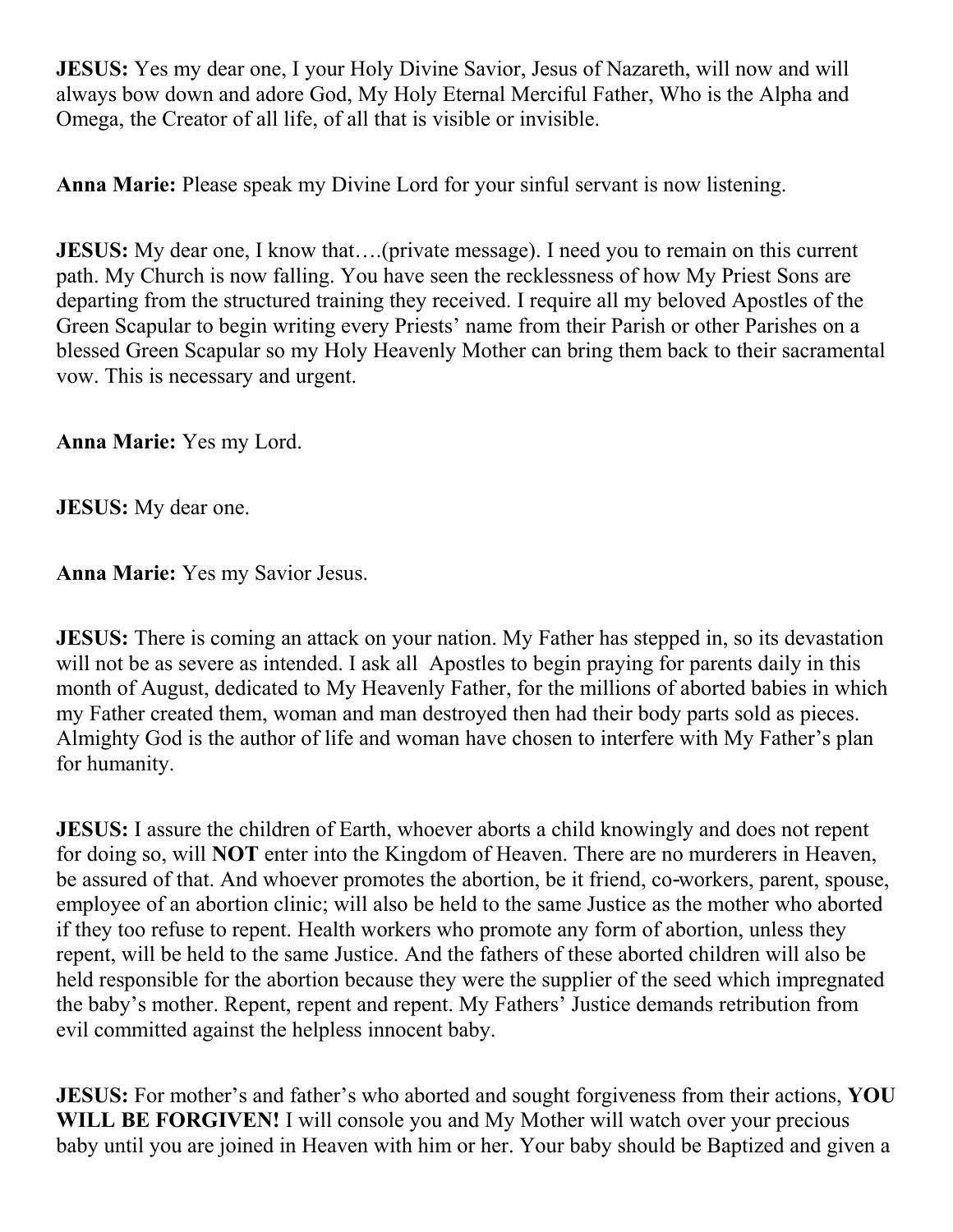name so you can know and identify him or her in Heaven when you meet. You can baptize your baby in your home with Holy Water.

**JESUS:** For any man who was not told that he was going to be a father, I ask the pregnant woman who aborted her child to write his name on a blessed Green Scapular and pray for My Father's forgiveness for him. This will intercede in his life and your prayers will save him from damnation.

**JESUS:** Now I ask all my children to pray for the Holy Spirit to open their mind and show you what past sins remain unforgiven. The Holy Spirit will help you remember your sins from years ago, that you did not seek Sacramental Confession.

**JESUS:** During this month of August, during your novena of prayer, the Holy Spirit will come to each person, man or woman, and reveal what spiritual evil still interferes with your sanctification. I ask that each of you seek His intercession in earnest and contemplative prayer. Spend time alone praying for my Father's mercy and forgiveness. My Father loves each of you! My Father will forgive any sin you have committed provided you seek His forgiveness and do your best to not sin any more.

**JESUS:** Now my beloved children, know that I your Savior love you beyond your human understanding. So be in peace and know My love for you, the sinner that you are, will never be exhausted. **I AM** the Good Shepherd and you are My sheep. When you write your name on a blessed green scapular, you open your spirit to hear My Voice calling you and leading you to holy sanctification of mind, body, spirit and soul. Never doubt that I love you. That is all. **Your merciful and loving Divine Savior, Jesus of Mercy.**

On August 2nd, Apostles have been asked to recite this daily prayer: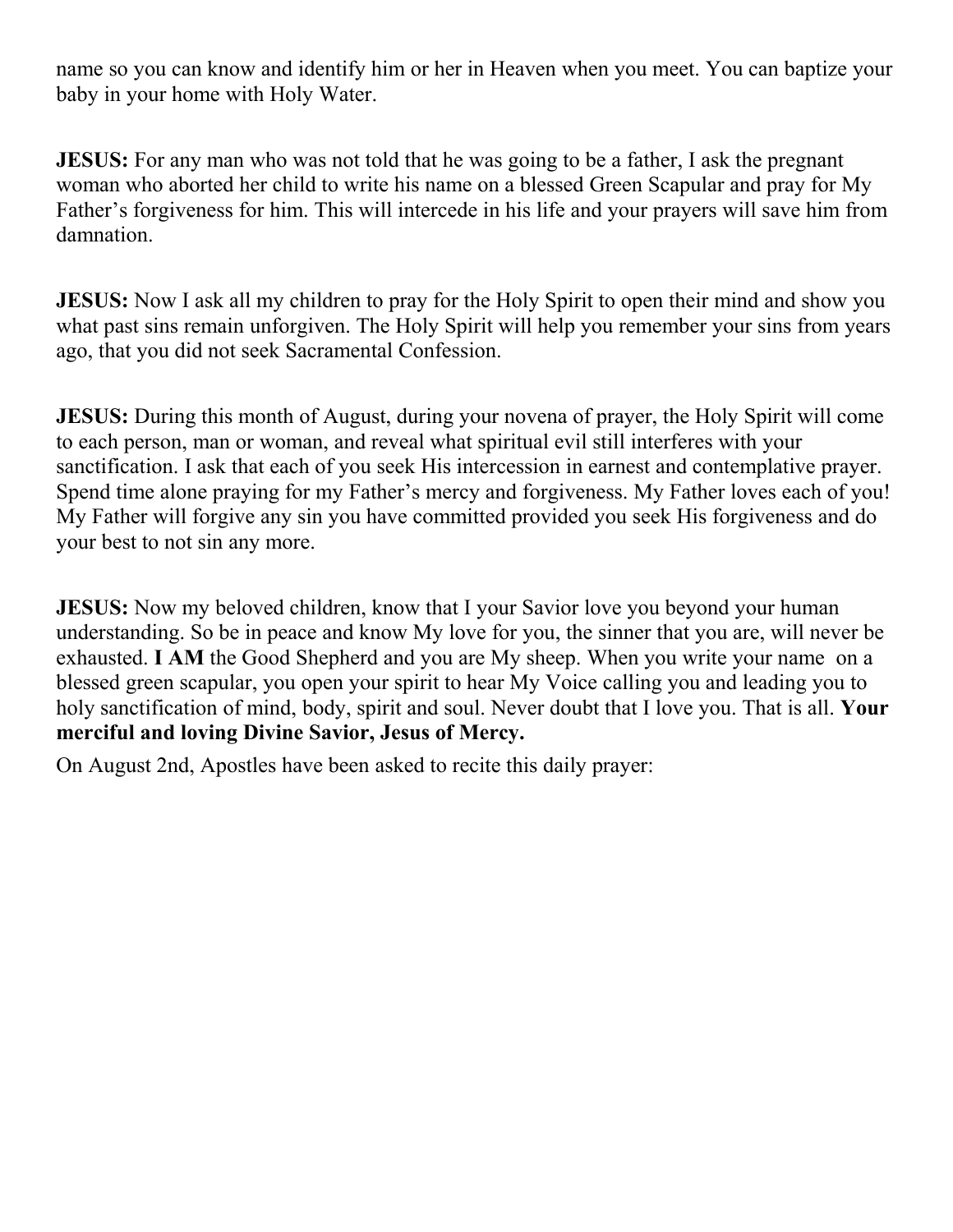# **ALMIGHTY GOD, OUR HEAVENLY FATHER originally dictated this prayer to Anna Marie on March 13, 2009 PRAYER FOR PARENTS WHO ABORTED THEIR BABY**

Oh Heavenly Father,

through the death and resurrection of Your Son, Jesus of Nazareth, I plead to You for mercy for a mother and father, who knowingly or unknowingly committed the gravest of all sins, murdering their unborn child.

I plead to You, Merciful Father, to have compassion for them and turn Your just anger away from their merited punishment, but instead, receive my prayers of sorrow and love to be applied to their souls during their life on earth and lead them both to repent of their actions.

I pray this little prayer in hopes of Your grace pouring down upon them, to open their eyes and heart to realize they have offended the true nature of our human existence; to know, love, and serve You Father, Jesus Your Son and the Holy Spirit.

I ask our Heavenly Mother to bring about the conversions of these parents through her Immaculate Heart, always leading souls to her Son, Jesus Christ the Savior and Redeemer of souls.

And I praise You Father for the grace of my life, for not being aborted, so that I could praise You this day for Your mercy and Your constant love for me. I love you Father, I praise you Father always, until I am joined with You, Your Son, Your Spirit in Heaven with the Angels and Saints. Amen.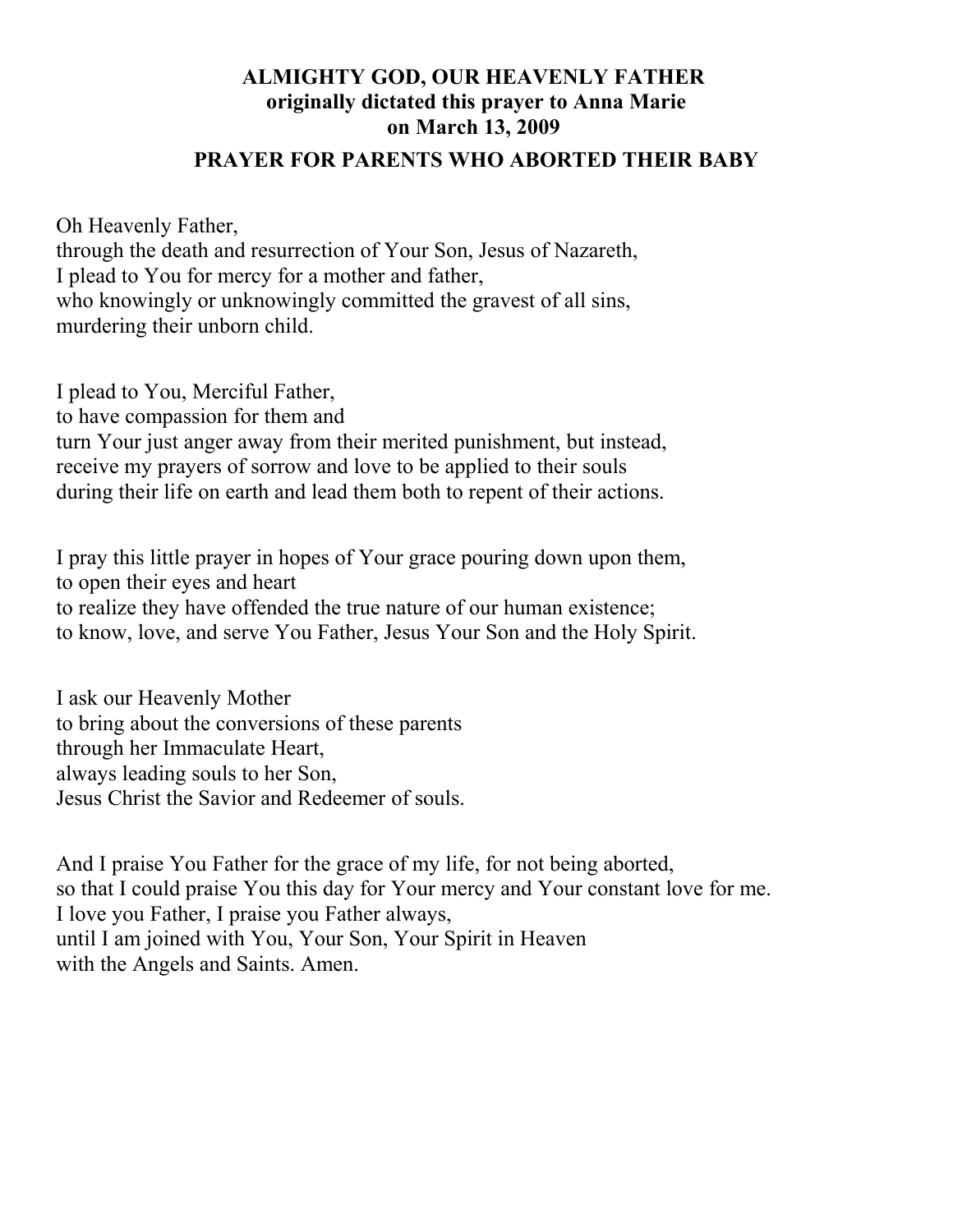# **Holy Family Refuge Messages <https://www.childrenoftherenewal.com/holyfamilyrefuge>**

#### **8/28/14**

# **Come Holy Trinity and Holy Family and St. Michael as guard over all God's words**

*My most beloved son, this is God the Father of Heaven and earth. I want to talk to you about some of the things I told you yesterday. My son, do you remember when I had you build the God the Father Baby Memorial for all My children on earth? The baby memorial is not only for My children on earth now but it represents all My children that ever were or ever will be on the face of the earth from the beginning to the end of time. I also ask all My remnant faithful to have spiritual baptisms for all My aborted and miscarried babies. I also ask all who read this to spiritually baptize their babies who they lost and name them so they will have a closure on their life. All My children need a spiritual closure on their life so they can get to Heaven. I have had many of My spiritual remnant children putting holy water North, East, South, and West and asking them to baptize their babies so they can go to Heaven. All of My Holy Innocents are crying out for justice and this is one way you can help.*

*I am also asking My remnant children to have a Bishop to do a spiritual Confirmation for all the Holy Innocents so they can become soldiers of Christ and help you more on earth and reach a higher place in Heaven. I your God have told you that you must be baptized to be saved. My little babies also need to be baptized to be saved. Any Christian can do a spiritual baptism on an aborted or miscarried baby, but it has to come from earth before My child can reach the fullness of Heaven. When My little babies die they do not reach the fullness of Heaven because they were never given free will on earth. So some of My remnant children who I speak with from Heaven have to make the choice for them because they are in a good place, but not like Heaven.*

*The church taught about limbo when you were born My son, but they do not talk about it anymore and if it were not for My special children that I speak to all through the centuries, these children would not have been able to move up to Heaven as time goes on. Heaven is just like earth and the longer you are there, the higher you can move to different levels. It is just like moving from grade school to high school to college to your vocation and on and on.*

*This is from the God the Father from Heaven and earth. Please come to your loving Father and Mother because We want to talk to all Our children personally and give them all that they need*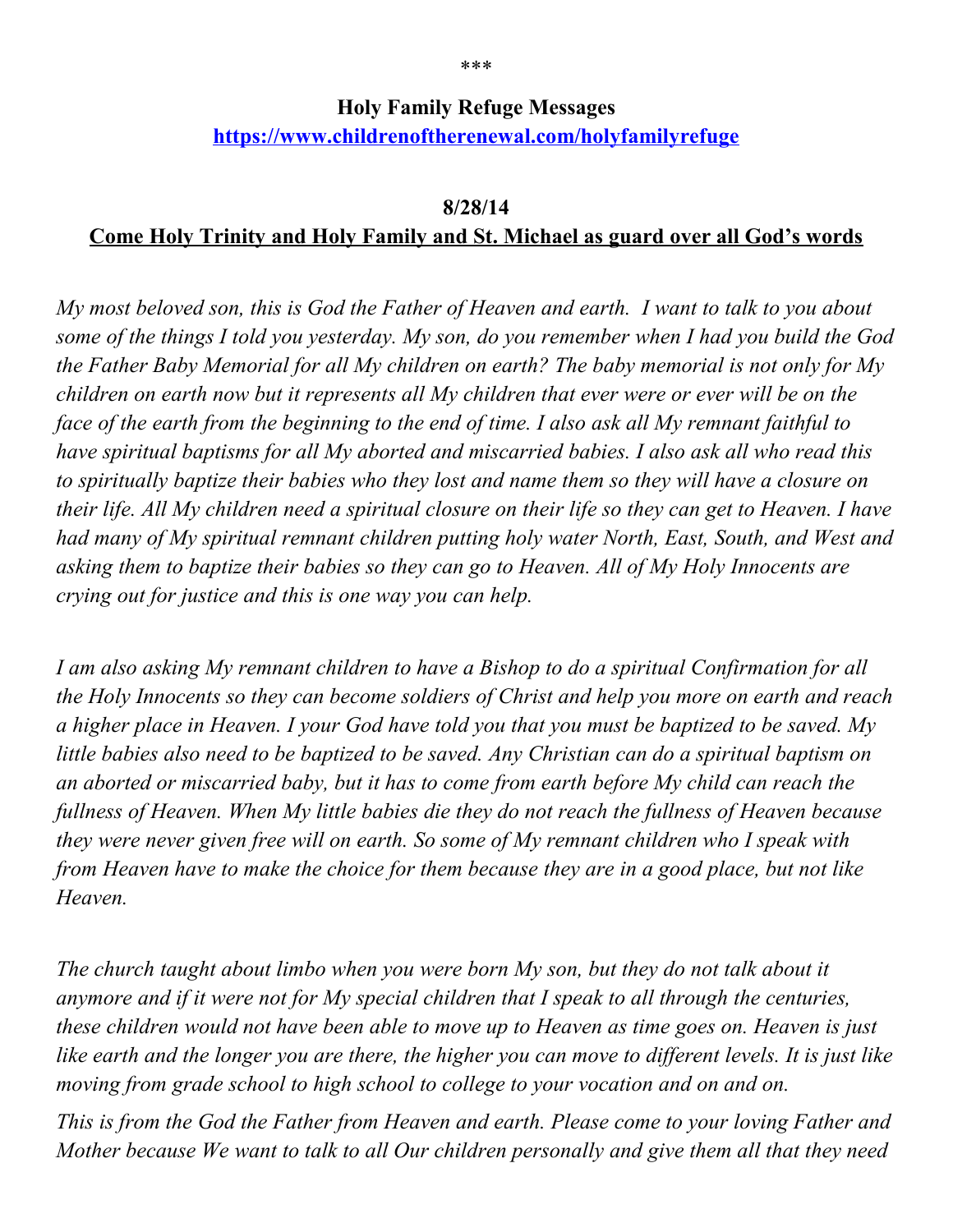*to be happy. Love, Father. Please speak to Me often. I miss all My children who do not talk to Me just like your physical dad. I am just like My Son because I made him in My image and likeness.*

*And please read the book, The Father Speaks to His Children, given to one of My beloved children.* (Copies free of charge may be obtained from the International or National Centers, 816-942-9783)

\*\*\*

# **Direction For Our Times, Jesus Christ, The Returning King [http://www.directionforourtimes.com](http://www.directionforourtimes.com/) "Heaven Speaks About Abortion" (Messages from Jesus, Our Lady, and St. Mary Magdalene) <http://directionforourtimes.com/wp-content/uploads/2013/01/HS-Abortion-Body.pdf>**

## **August 1, 2005 JESUS**

*"My children, you are all so precious to Me. There is a temptation for people to believe that if they have made a grave mistake, they are not welcome in heaven or that they are not suitable companionship for Me. This is not true. And this temptation must be fought against. Sin is forgivable. All sin. I want to direct attention here specifically to the sin of abortion. This sin has become so commonplace in your world that some souls have come to believe it is not serious. Well, dear little soul, you must understand that it is the enemy of all things living who has spread this error. This is a trick, a master deceit of such proportion that it has resulted in the slaughter of many. Now, you may wonder at My feelings on this. I will share them with you. I am grieved, in the extreme. I am sad each time I welcome a rejected little one back to Myself. And they are welcomed home, believe Me. I am all mercy and love and these little ones are in no way at fault, so heaven gives them great joy upon their return. In the same way, we will welcome you home, regardless of your sins. Be at peace. There are many souls in heaven who have committed sins of this magnitude. You might say heaven is filled with sinners, My friend, but these are repentant sinners. Would you like to repent and serve as My beloved apostle? I know that you would and it is for this reason that I have come to you with these words. You are forgiven. I have many things to share with you that will help you to understand your situation. Rest your wounded little heart against Me now as I show you how to return in completeness."*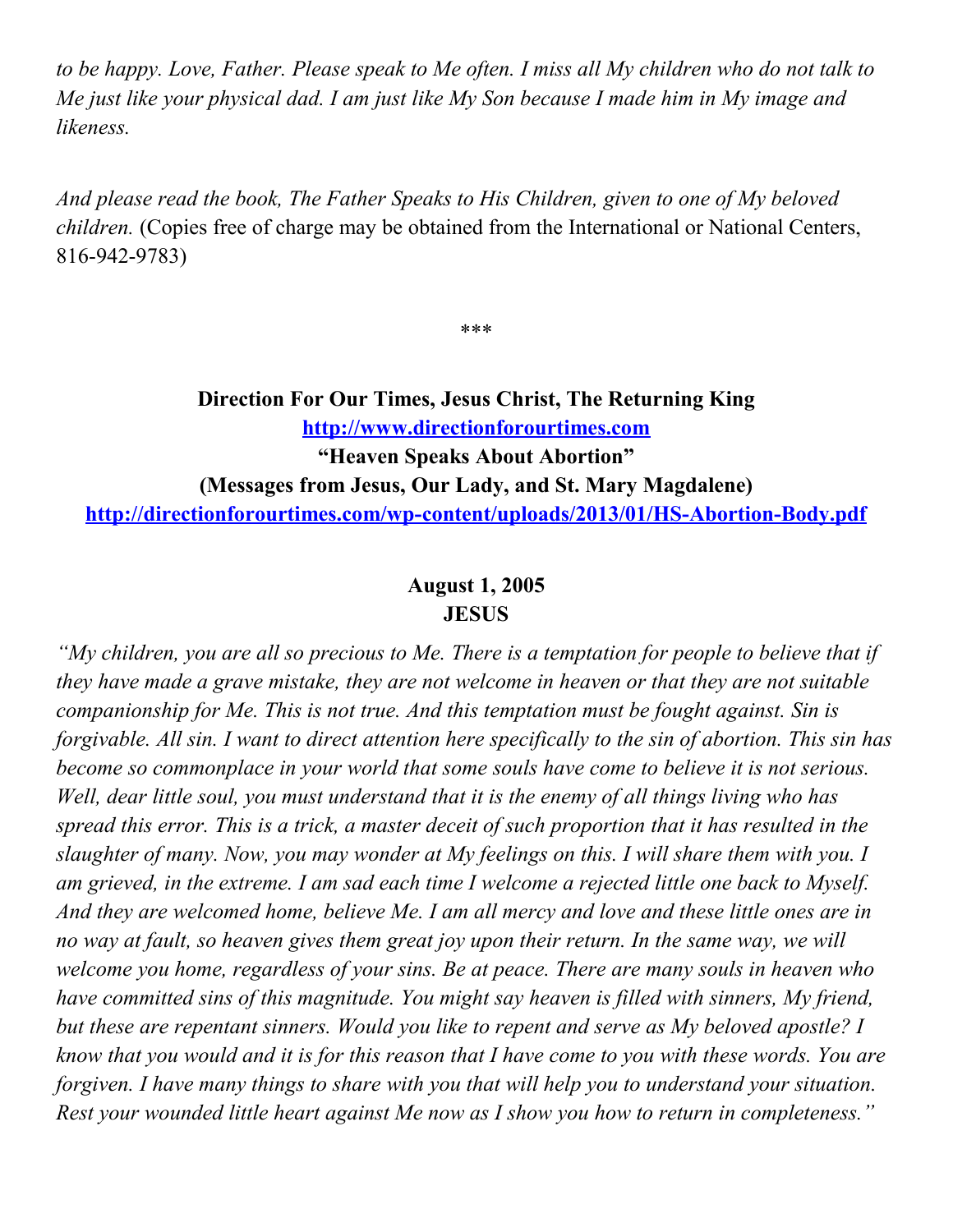#### **St. Mary Magdalene**

*"I send the most loving greetings to my friends on earth. I am delighted that Jesus allows me to speak at this time. There are great things happening in the world and the renewal makes its way bravely from heaven to earth and from soul to soul. We are watching and helping from heaven. One of the signs that the renewal is necessary is the number of abortions that are occurring. My dear sisters in Christ, this is an abomination. We cannot allow it to continue, neither you nor I. We have to help our sisters to understand that there is a little life nestled in their womb, a life sent by God Himself. To think any differently is to become a plaything of the devil. There must be no discussion about this point in the sense that you must never allow yourself to consider, even for a moment, that a pregnancy does not equal a life, a person, a divine plan. Do not back away from this fact, this irrefutable truth. I want to speak to women who have had abortions and allowed their children to be taken from them in this way. Dear woman, if you think you have committed a graver sin than I, you are wrong. Jesus loves me tenderly and I am a close friend to the Savior. And yet, I would repel you if you knew how I had lived a part of my life. We are all the same in that we are all sinners. Nobody in heaven looks at anyone else with anything but love and understanding. This is because we all understand that given the right set of earthly circumstances, we could make grave mistakes such as you did. Your circumstances contributed to your decision. I know this. Jesus knows this. All of heaven knows this. You must accept this, too. If you were in different circumstances, it is likely you would have made a different decision. But it is over and Jesus makes all things new. Let Him make your soul new and you will give Him far greater joy than you gave Him sorrow. I would not tell you something if it were not true. If you return to Jesus with your heart and ask Him for forgiveness, you will have forgiveness and He will forget your sins. He has certainly forgotten mine."*

#### **St. Mary Magdalene**

*"My sisters in Christ, allow me, please, to help you. When you are caught in a web of guilt, it can be difficult to get out. It is actually impossible alone. The problem is that you can think so badly of yourself for your mistake that you begin to lose sight of your dignity and heavenly value. Jesus needs your help and you have to respond to Him. You know this. But before you can respond to Jesus you must allow Him to heal you. So put your hand out and Jesus will give a mighty pull. He will release you from the grip of pain that has held you captive. Jesus looks into your soul and He sees everything. He understands. You will face Him someday. It is inevitable. So face Him today and look closely. All you will see in His beautiful face is love. Jesus does not condemn you. It is the enemy telling you these things. Jesus is all mercy, all understanding. Let Him take your pain and replace it with heavenly joy. Dear sister, do you think for a moment that the darkness of sin in the world has not claimed others in this way? You*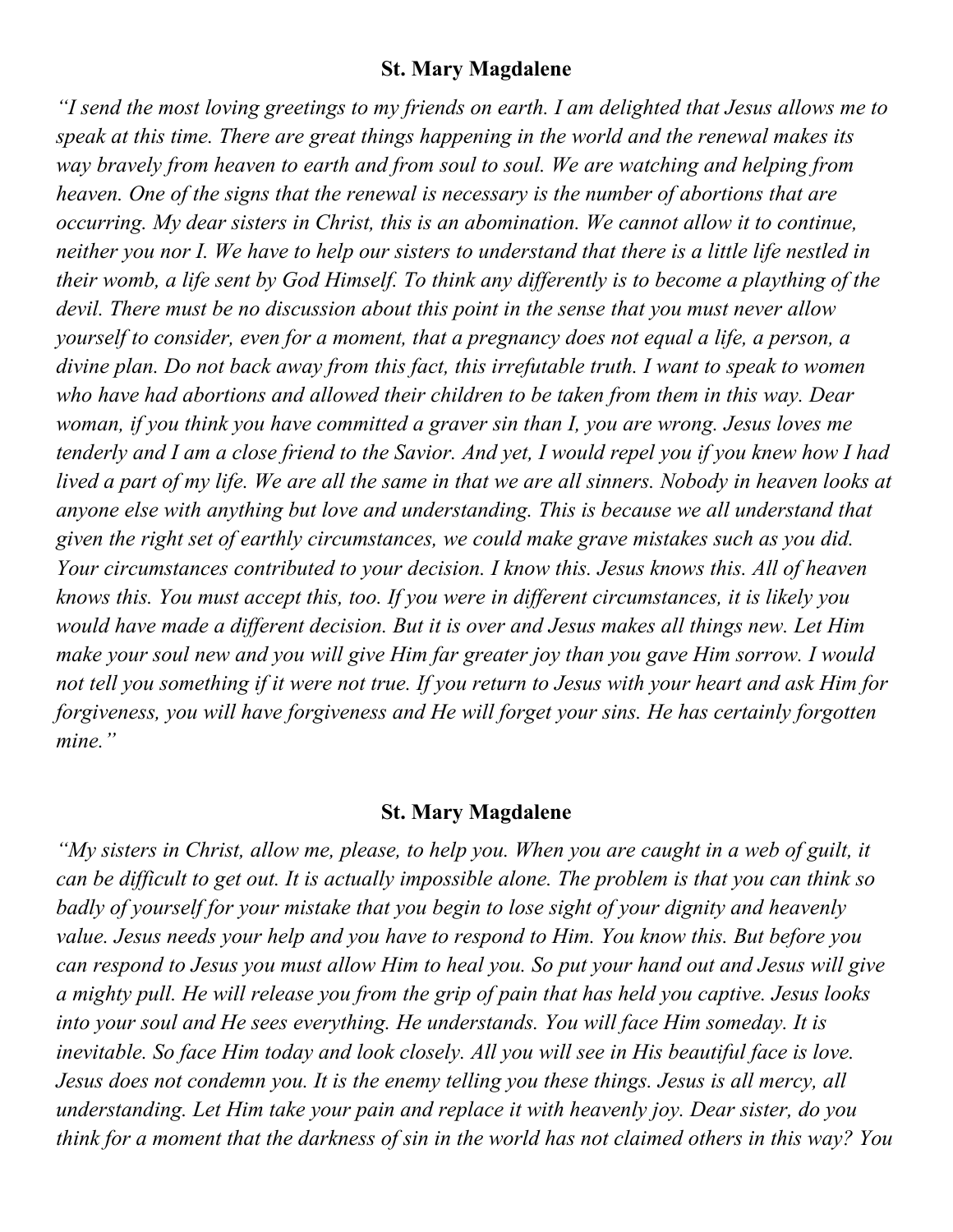*know that many have fallen victim to the falseness and the distortions of truth. You are not alone, by any means. Many women work hard for the Kingdom and give Jesus great glory. They, also, have allowed their children to be taken in this way. But they returned to Christ in sorrow and He forgave them. He offers this to you now. We will surround you with heavenly grace and then you too will work for Jesus and for others. You will give great comfort and joy to these children of yours in heaven if you return to the family of God. There is nothing that should stop you. Come back to the heavenly side where you are cherished and, may I say, so badly needed."*

## **August 2, 2005 St. Mary Magdalene**

*"Dearest sister in Christ, this is the time to heal. Jesus is sending this period for all souls to return to His Sacred Heart. His healing graces are never-ending. There is enough for every bit of spiritual and emotional healing that is necessary for every soul who has ever been injured in any way. I am urging you to take advantage of this now so that you can return fully to the family of God and work for your brothers and sisters who remain in darkness and loneliness. So many are unloved. If you spend this period of time working for other souls in your life, wherever Jesus has placed you, there will be joy in heaven. You will give glory to Jesus and to your children who have come before you. They will be proud that you are their mother because you serve them on earth by serving Jesus. Do you believe me, my sister? I speak the truth. We in heaven never exaggerate and we never tell untruths. We speak carefully and our words are backed by God Himself. Your children love you and have complete understanding of the fears that moved you to your decision. You will see them and you will spend eternity with them. There is only joy in heaven. Surely you understand that there will be no recriminations and you will have no grief in this divine land. You will be reunited with all of your loved ones and together you will explore the Kingdom of the triumphant souls, who have conquered the world and their humanity. So there is no reason for you not to be joyful and peaceful. Jesus loves you. All the saints love you. The angels work tirelessly for your return to complete joy. And your children wait to be united to their mother."*

### **St. Mary Magdalene**

*"Sisters, I thank God for you. Your kindness to other women will bring more souls home to heaven. I never judged another woman after my conversion because I understood why a woman would make the choices that she made. Some choices are wrong. We all know that. Who can say that all choices are the correct choices? Here in heaven, we look at events in the world. I, in particular, see women who are assaulted sexually. I am familiar with the emotions that can erupt in a woman after such a thing occurs, either in childhood or in adulthood. These*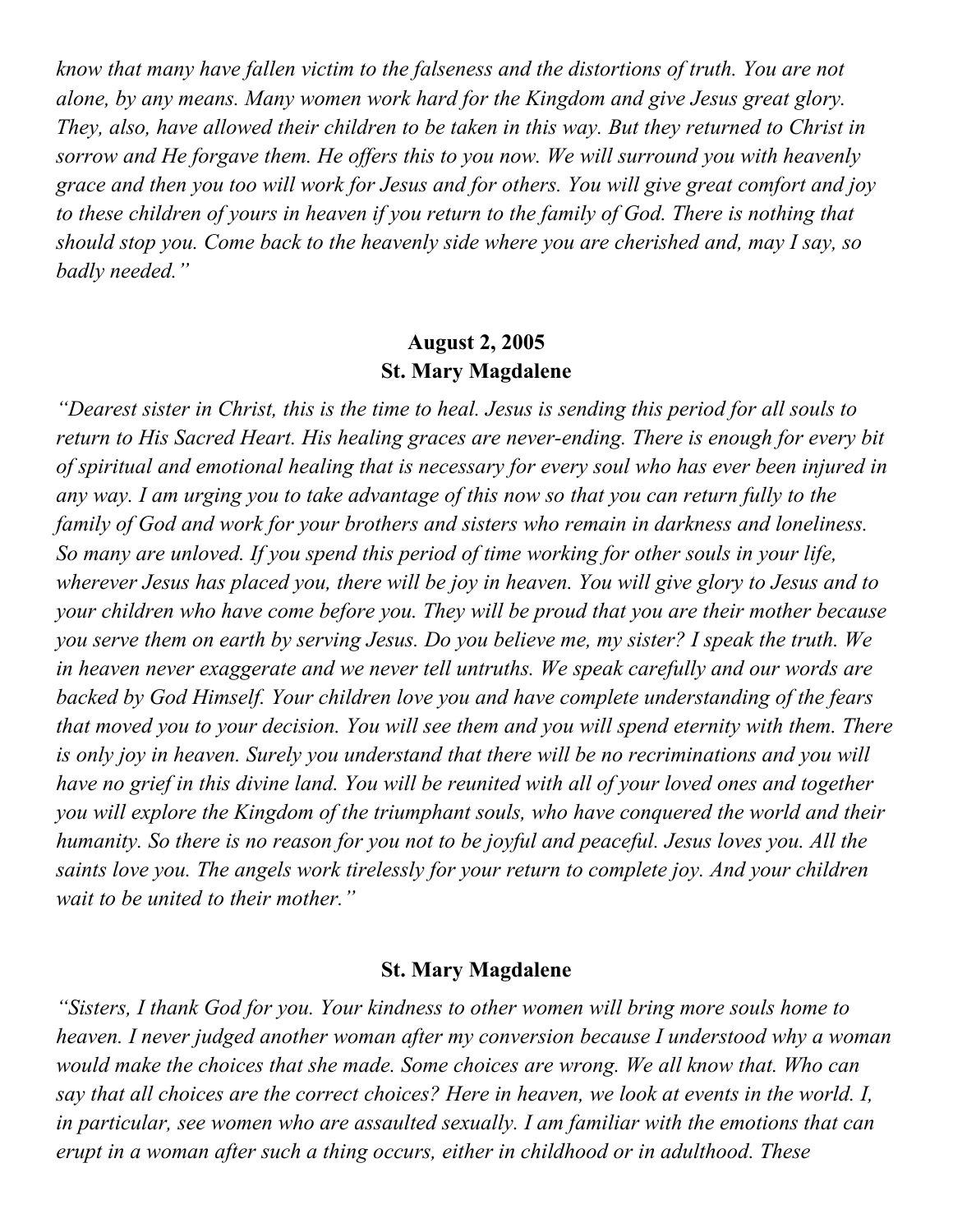*emotions, if not brought to heaven for healing, can result in bad choices. Perhaps you understand what I am referring to. Our bodies are intended for the most beautiful service to the Kingdom. The sexual relationship between a man and a woman is holy and right when it is blessed by God. The sexual relationship between a man and a woman is neither holy nor right when it is not blessed by God. And when someone is used as an object for sin, all of heaven is disappointed. You are God's cherished woman. Do not allow your body to be misused. If this occurs against your will, you must be certain to talk to others who have been misused in this way. Seek out others who are holy and who have healed. They will help you to understand that your sexuality is not something that can be taken from you by force. Also, your sexuality is not something that is impacted by being raped because you did not give freely. What I am saying to you is that your sexuality is intact and as beautiful as God created it. Also, if you have fallen victim to the modern deception that sinful physical intimacy is acceptable, you are not alone. Many holy souls have also made these mistakes. But here is God's promise to you. Confess your sins. Pour them all out where they cannot hurt you and He, Jesus, will take them away. They will be cast into the fires of His Sacred Heart and they will be incinerated and gone forever. Jesus will grant you complete healing. Be patient and let Him do this for you. Your purity will be returned to you and your beautiful sexuality will be restored to its original state. Remember that I told you that heaven speaks with great authority? Well, you can be assured that this promise comes from the throne of God. Walk in joy, dear sister of mine, because Jesus loves you."*

### **Blessed Mother**

*"My dear little daughter, how I love you and wait to hold you in my arms. I watch you so carefully, alert to any opportunity to bring you to Jesus. I have seen every pain that you have suffered. I have witnessed each bitter tear. You will be fine now if you let us heal you. I want to take you by your hand and bring you to my Son. I will tell Him that I am proud of you because you are courageous in admitting your mistakes and asking for forgiveness. Can you imagine the smile Jesus will have for you? He is so beautiful and His eyes will fill with love for you. You see, Jesus does not care what you have done. He does not sit and think constantly about your mistakes. He thinks constantly about your heart and its brokenness. He thinks constantly about His need to have you safe in the family of Christ. He considers all of the good that you are capable of bringing to other souls. Jesus needs you. I, your heavenly mother, need you. Will you help us? Come to your mother now and rest your head against me. You do not see me but I promise you that I am with you. I will never leave you. I have brought many women back to Jesus and they give Him the greatest love and fidelity. That is how I can see you, my daughter. I see you as a loyal, loving servant of Jesus, who desires to place constant healing graces into your soul."*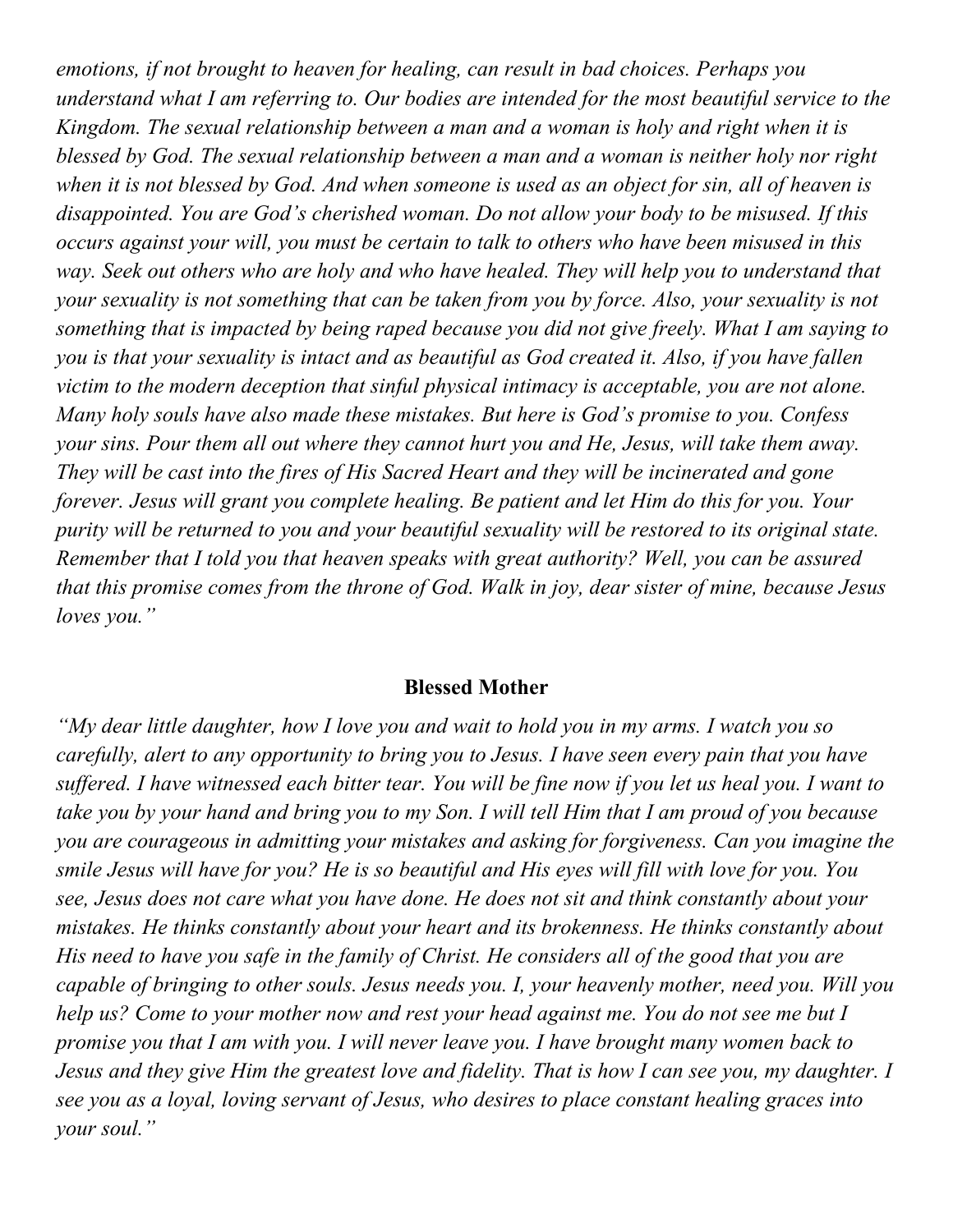### **A FAMOUS FACE: Princess Diana and Abortion**

\*\*\*

## **[https://www.lifesitenews.com/opinion/an-abortion-was-a-personal-landmine-in-the-life-of](https://www.lifesitenews.com/opinion/an-abortion-was-a-personal-landmine-in-the-life-of-princess-diana)[princess-diana](https://www.lifesitenews.com/opinion/an-abortion-was-a-personal-landmine-in-the-life-of-princess-diana)**

**Voices From Heaven – Abortionist – Dr. Bernard Nathanson [https://maryrefugeofholylove.com/the-warning-god-speaks-to-you/voices-from-heaven](https://maryrefugeofholylove.com/the-warning-god-speaks-to-you/voices-from-heaven-abortionist-dr-bernard-nathanson)[abortionist-dr-bernard-nathanson](https://maryrefugeofholylove.com/the-warning-god-speaks-to-you/voices-from-heaven-abortionist-dr-bernard-nathanson)**

**Special Commentary: Understanding Divine Justice and the Spiritual Realities of Abortion – By a soul**

**[https://maryrefugeofholylove.com/2017/07/01/special-commentary-understanding-divine](https://maryrefugeofholylove.com/2017/07/01/special-commentary-understanding-divine-justice-and-the-spiritual-realities-of-abortion-by-a-soul/)  [justice-and-the-spiritual-realities-of-abortion-by-a-soul/](https://maryrefugeofholylove.com/2017/07/01/special-commentary-understanding-divine-justice-and-the-spiritual-realities-of-abortion-by-a-soul/)**

**\*\*\***

**If you need help in learning how to pray to God, please see this page: <https://maryrefugeofholylove.com/the-seal-of-the-living-god/how-to-pray-to-god/>**

### **JESUS CHRIST – YOU ARE FORGIVEN – I GIVE YOU MY MERCY**

**[https://maryrefugeofholylove.com/the-warning-god-speaks-to-you/jesus-christ-you-are](https://maryrefugeofholylove.com/the-warning-god-speaks-to-you/jesus-christ-you-are-forgiven-i-give-you-my-mercy/)[forgiven-i-give-you-my-mercy/](https://maryrefugeofholylove.com/the-warning-god-speaks-to-you/jesus-christ-you-are-forgiven-i-give-you-my-mercy/)**

**JESUS CHRIST – YOU ARE LOVED BY ME AND MY FATHER**

**[https://maryrefugeofholylove.com/the-warning-god-speaks-to-you/jesus-christ-you-are](https://maryrefugeofholylove.com/the-warning-god-speaks-to-you/jesus-christ-you-are-loved-by-me-and-my-father/)[loved-by-me-and-my-father/](https://maryrefugeofholylove.com/the-warning-god-speaks-to-you/jesus-christ-you-are-loved-by-me-and-my-father/)**

**GOD THE FATHER – THE INVITATION FOR ALL SOULS**

**[https://maryrefugeofholylove.com/the-warning-god-speaks-to-you/god-the-father-the](https://maryrefugeofholylove.com/the-warning-god-speaks-to-you/god-the-father-the-invitation-for-all-souls/)[invitation-for-all-souls/](https://maryrefugeofholylove.com/the-warning-god-speaks-to-you/god-the-father-the-invitation-for-all-souls/)**

**"The Divine Invitations – Messages"**

**[https://maryrefugeofholylove.com/invitation-to-become-a-child-of-mary/the-divine](https://maryrefugeofholylove.com/invitation-to-become-a-child-of-mary/the-divine-invitations-messages/)[invitations-messages/](https://maryrefugeofholylove.com/invitation-to-become-a-child-of-mary/the-divine-invitations-messages/)**

**"Invitation To Become A Child Of Mary" <https://maryrefugeofholylove.com/invitation-to-become-a-child-of-mary/>**